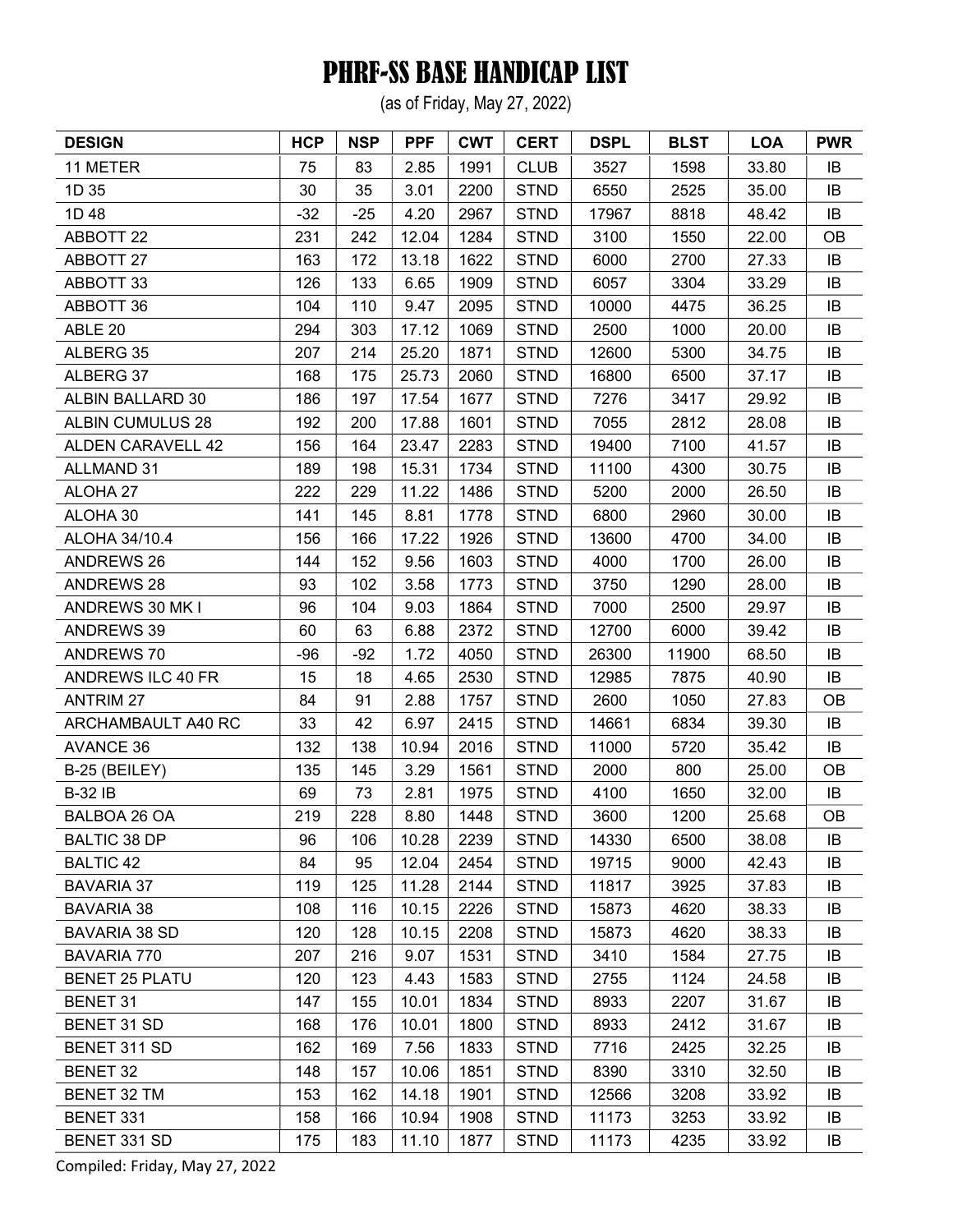(as of Friday, May 27, 2022)

| <b>DESIGN</b>            | <b>HCP</b> | <b>NSP</b> | <b>PPF</b> | <b>CWT</b> | <b>CERT</b> | <b>DSPL</b> | <b>BLST</b> | <b>LOA</b> | <b>PWR</b> |
|--------------------------|------------|------------|------------|------------|-------------|-------------|-------------|------------|------------|
| <b>BENET 34</b>          | 142        | 151        | 12.08      | 1950       | <b>STND</b> | 12566       | 3208        | 33.92      | IB         |
| <b>BENET 36.7</b>        | 78         | 84         | 10.68      | 2165       | <b>STND</b> | 12795       | 3748        | 36.08      | IB         |
| BENET 36.7 SD            | 84         | 90         | 10.95      | 2153       | <b>STND</b> | 12939       | 3748        | 36.00      | IB         |
| <b>BENET 37</b>          | 120        | 130        | 9.23       | 2145       | <b>STND</b> | 14008       | 4253        | 37.67      | IB         |
| <b>BENET 40</b>          | 123        | 129        | 13.24      | 2240       | <b>STND</b> | 18210       | 5198        | 39.83      | IB         |
| BENET 43                 | 104        | 112        | 9.28       | 2420       | <b>STND</b> | 19566       | 6239        | 43.00      | IB         |
| BENET 43 DK              | 93         | 101        | 9.28       | 2436       | <b>STND</b> | 19566       | 5456        | 43.00      | IB         |
| <b>BENET 50</b>          | 72         | 82         | 7.75       | 2856       | <b>STND</b> | 28660       | 9315        | 50.75      | IB         |
| BENET FIGARO 1 (SOLO)    | 102        | 108        | 4.17       | 1865       | <b>STND</b> | 5291        | 1984        | 29.99      | IB         |
| <b>BENET FIGARO 2</b>    | 63         | 68         | 3.42       | 2027       | <b>STND</b> | 6724        | 2425        | 32.18      | IB         |
| <b>BENET FIGARO 3</b>    | 51         | 59         | 4.04       | 2164       | <b>EXP</b>  | 7000        | 2449        | 35.75      | IB         |
| <b>BRISTOL 27 OB</b>     | 234        | 242        | 26.82      | 1474       | <b>STND</b> | 6600        | 2575        | 27.16      | IB         |
| <b>C&amp;C 110 AL</b>    | 84         | 92         | 6.75       | 2185       | <b>STND</b> | 10900       | 4200        | 36.33      | IB         |
| <b>C&amp;C 110 CF</b>    | 81         | 89         | 6.75       | 2189       | <b>STND</b> | 10900       | 4200        | 36.33      | IB         |
| <b>C&amp;C 110 DK AL</b> | 78         | 86         | 6.75       | 2193       | <b>STND</b> | 10900       | 4200        | 36.33      | IB         |
| <b>C&amp;C 110 DK CF</b> | 75         | 83         | 6.75       | 2197       | <b>STND</b> | 10900       | 4200        | 36.33      | IB         |
| <b>C&amp;C 110 SD</b>    | 87         | 95         | 6.75       | 2180       | <b>STND</b> | 10900       | 4200        | 36.33      | IB         |
| C&C 110 XP               | 72         | 80         | 6.75       | 2201       | <b>STND</b> | 10900       | 4200        | 36.33      | IB         |
| <b>C&amp;C 115 AL</b>    | 63         | 70         | 6.06       | 2294       | <b>STND</b> | 11800       | 4200        | 37.75      | IB         |
| <b>C&amp;C 115 POLE</b>  | 66         | 73         | 6.06       | 2289       | <b>STND</b> | 11800       | 4200        | 37.75      | IB         |
| C&C 115 SD               | 69         | 76         | 6.06       | 2285       | <b>STND</b> | 11800       | 4200        | 37.75      | IB         |
| <b>C&amp;C 115 SPRIT</b> | 66         | 75         | 6.06       | 2289       | <b>STND</b> | 11800       | 4200        | 37.75      | IB         |
| <b>C&amp;C 121 AL</b>    | 60         | 68         | 6.42       | 2403       | <b>STND</b> | 14600       | 6000        | 40.00      | IB         |
| C&C 121 SD               | 66         | 74         | 6.42       | 2394       | <b>STND</b> | 14600       | 6000        | 40.00      | IB         |
| C&C 121 XP               | 56         | 64         | 6.42       | 2408       | <b>STND</b> | 14600       | 6000        | 40.00      | IB         |
| C&C 24                   | 237        | 248        | 10.34      | 1343       | <b>STND</b> | 3200        | 1050        | 24.00      | IB         |
| <b>C&amp;C 25 IB</b>     | 228        | 238        | 12.46      | 1413       | <b>STND</b> | 4150        | 1880        | 25.08      | <b>OB</b>  |
| <b>C&amp;C 25 OB</b>     | 222        | 232        | 12.46      | 1425       | <b>STND</b> | 4150        | 1880        | 25.08      | OB         |
| C&C 27 MK I (1-167)      | 207        | 217        | 15.00      | 1542       | <b>STND</b> | 5500        | 2512        | 27.33      | IB         |
| C&C 27 MK II (168-451)   | 207        | 218        | 14.99      | 1542       | <b>STND</b> | 5500        | 2512        | 27.33      | IB         |
| C&C 27 MK III (452-914)  | 195        | 205        | 10.69      | 1593       | <b>STND</b> | 5500        | 2116        | 27.88      | IB         |
| C&C 27 MK IV (915-979)   | 195        | 205        | 12.10      | 1589       | <b>STND</b> | 5500        | 2116        | 27.88      | IB         |
| C&C 27 MK V > 1984       | 180        | 188        | 7.94       | 1562       | <b>STND</b> | 4420        | 1715        | 26.50      | IB         |
| C&C 29                   | 180        | 191        | 14.45      | 1694       | <b>STND</b> | 7500        | 2700        | 29.58      | IB         |
| C&C 29 SD                | 186        | 197        | 14.45      | 1684       | <b>STND</b> | 7500        | 2700        | 29.58      | IB         |
| C&C 29-2                 | 177        | 187        | 15.02      | 1653       | <b>STND</b> | 6700        | 2700        | 28.50      | IB         |
| C&C 29-2 SD              | 183        | 193        | 15.02      | 1643       | <b>STND</b> | 6700        | 2700        | 28.50      | IB         |
| <b>C&amp;C 3/4 TON</b>   | 149        | 160        | 13.47      | 1886       | <b>STND</b> | 9800        | 4075        | 32.83      | IB         |
| <b>C&amp;C 30 SD</b>     | 183        | 193        | 12.54      | 1718       | <b>STND</b> | 8000        | 3450        | 30.00      | IB         |
| C&C 30-1 (1-506)         | 174        | 184        | 12.54      | 1733       | <b>STND</b> | 8000        | 3450        | 30.00      | IB         |
| C&C 30-2                 | 147        | 156        | 11.82      | 1777       | <b>STND</b> | 8275        | 3100        | 29.92      | IB         |
| C&C 30-2 SD              | 156        | 165        | 11.82      | 1763       | <b>STND</b> | 8275        | 3100        | 29.92      | IB         |
| C&C 30-2 WK              | 156        | 165        | 11.82      | 1763       | <b>STND</b> | 8275        | 3100        | 29.92      | IB         |
|                          |            |            |            |            |             |             |             |            |            |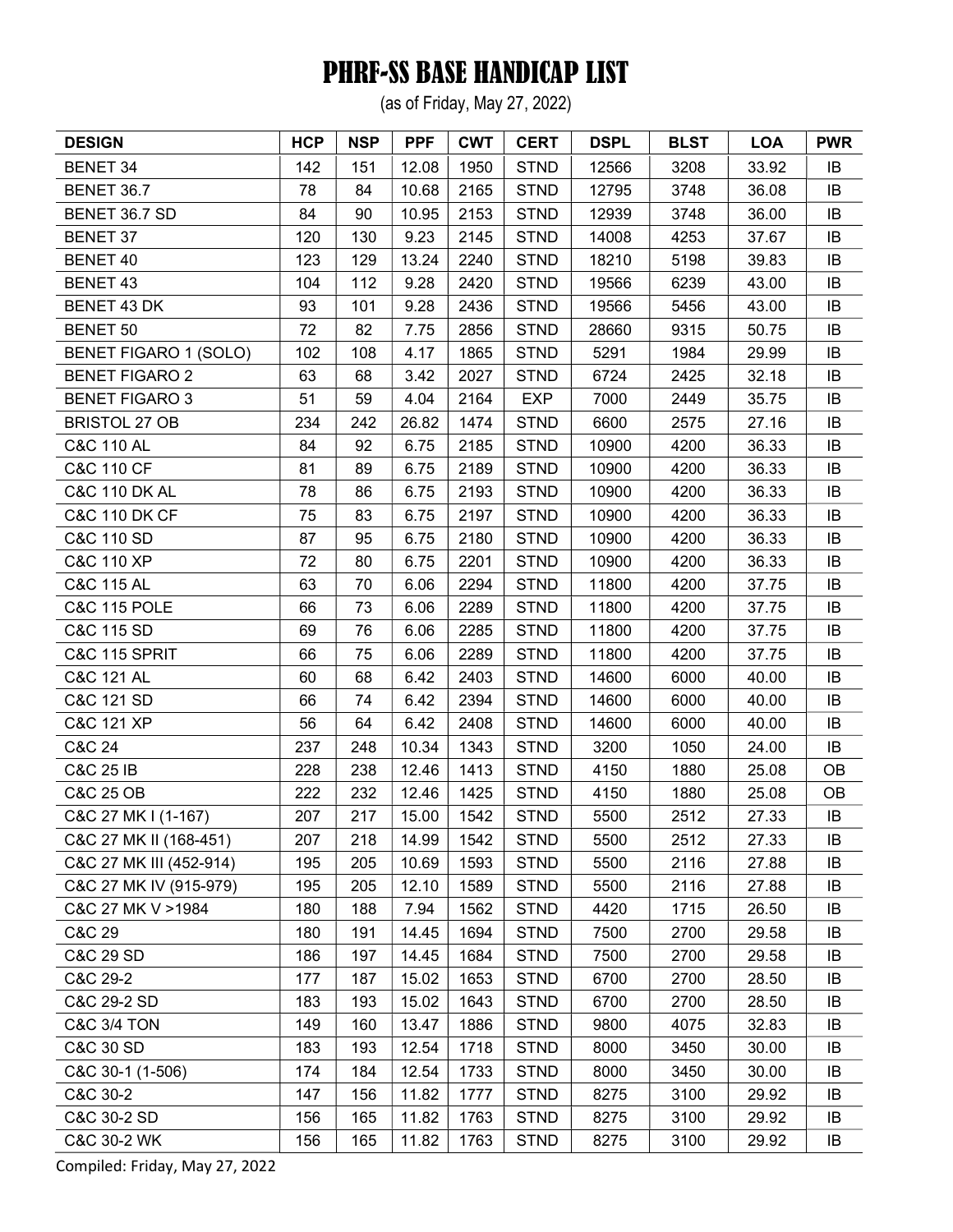(as of Friday, May 27, 2022)

| <b>DESIGN</b>        | <b>HCP</b> | <b>NSP</b> | <b>PPF</b> | <b>CWT</b> | <b>CERT</b> | <b>DSPL</b> | <b>BLST</b> | <b>LOA</b> | <b>PWR</b> |
|----------------------|------------|------------|------------|------------|-------------|-------------|-------------|------------|------------|
| C&C 30-2 XL          | 144        | 153        | 11.82      | 1782       | <b>STND</b> | 8275        | 3100        | 29.92      | IB         |
| <b>C&amp;C 32 CB</b> | 171        | 181        | 17.63      | 1789       | <b>STND</b> | 9680        | 3900        | 31.50      | IB         |
| C&C 33-1             | 150        | 161        | 13.50      | 1885       | <b>STND</b> | 9800        | 4075        | 32.87      | IB         |
| C&C 33-2             | 138        | 148        | 12.82      | 1898       | <b>STND</b> | 9450        | 3975        | 32.58      | IB         |
| C&C 34               | 144        | 155        | 14.58      | 1923       | <b>STND</b> | 10100       | 4100        | 33.50      | IB         |
| <b>C&amp;C 34 DK</b> | 141        | 150        | 8.92       | 2057       | <b>STND</b> | 12000       | 4700        | 35.50      | IB         |
| C&C 34/36+           | 90         | 99         | 8.92       | 2133       | <b>STND</b> | 12000       | 4700        | 35.50      | IB         |
| C&C 34/36+ R         | 81         | 90         | 8.92       | 2145       | <b>STND</b> | 12000       | 4700        | 35.50      | IB         |
| C&C 34/36+ WK        | 108        | 117        | 8.92       | 2107       | <b>STND</b> | 12000       | 4700        | 35.50      | IB         |
| C&C 34/36+ XL WK     | 105        | 114        | 8.92       | 2111       | <b>STND</b> | 12000       | 4700        | 35.50      | IB         |
| C&C 35-2             | 126        | 136        | 12.77      | 2047       | <b>STND</b> | 13800       | 5620        | 35.00      | IB         |
| C&C 35-3 (DK)        | 117        | 126        | 11.71      | 2026       | <b>STND</b> | 10825       | 4500        | 34.67      | IB         |
| C&C 37               | 108        | 119        | 14.71      | 2180       | <b>STND</b> | 14300       | 6000        | 37.58      | IB         |
| C&C 37/40R           | 69         | 78         | 9.75       | 2354       | <b>STND</b> | 14900       | 7200        | 39.50      | IB         |
| C&C 38-1             | 117        | 128        | 14.42      | 2168       | <b>STND</b> | 14700       | 4400        | 37.58      | IB         |
| C&C 41               | 69         | 79         | 10.91      | 2404       | <b>STND</b> | 17500       | 8000        | 40.75      | IB         |
| C&C 44               | 60         | 70         | 10.90      | 2585       | <b>STND</b> | 20906       | 9850        | 44.17      | IB         |
| C&C 48               | 68         | 78         | 11.02      | 2795       | <b>STND</b> | 28100       | 12750       | 48.17      | IB         |
| C&C 50               | 56         | 67         | 11.32      | 2941       | <b>STND</b> | 31100       | 15000       | 49.83      | IB         |
| C&C 99               | 108        | 117        | 8.22       | 1961       | <b>STND</b> | 9265        | 3500        | 32.50      | IB         |
| <b>CAL 25-1 OB</b>   | 225        | 233        | 12.24      | 1411       | <b>STND</b> | 4000        | 1700        | 25.00      | <b>OB</b>  |
| <b>CAL 25-2 OB</b>   | 222        | 232        | 10.19      | 1436       | <b>STND</b> | 4500        | 2000        | 25.25      | OB         |
| <b>CAL 27-1 IB</b>   | 198        | 209        | 12.05      | 1561       | <b>STND</b> | 5400        | 2725        | 27.34      | IB         |
| <b>CAL 27-3</b>      | 195        | 204        | 10.30      | 1539       | <b>STND</b> | 5200        | 2000        | 26.67      | IB         |
| <b>CAL 29</b>        | 183        | 192        | 15.25      | 1670       | <b>STND</b> | 8000        | 3350        | 29.00      | IB         |
| <b>CAL 33</b>        | 150        | 160        | 13.17      | 1892       | <b>STND</b> | 10800       | 4800        | 32.67      | IB         |
| <b>CAL 33-2</b>      | 138        | 147        | 12.76      | 1929       | <b>STND</b> | 10800       | 4475        | 33.00      | IB         |
| <b>CAL 33-2 SD</b>   | 144        | 153        | 12.84      | 1919       | <b>STND</b> | 10800       | 4750        | 33.00      | IB         |
| CAPO 30              | 114        | 124        | 10.04      | 1834       | <b>STND</b> | 7200        | 3000        | 30.00      | IB         |
| CAPRI 22             | 204        | 209        | 5.45       | 1333       | <b>STND</b> | 2150        | 750         | 22.00      | <b>OB</b>  |
| CAPRI 22 TM          | 198        | 204        | 4.89       | 1354       | <b>STND</b> | 2150        | 750         | 22.00      | <b>OB</b>  |
| CAPRI 25             | 174        | 183        | 8.67       | 1484       | <b>STND</b> | 2950        | 900         | 24.58      | <b>OB</b>  |
| CAPRI 26             | 222        | 229        | 12.41      | 1458       | <b>STND</b> | 5259        | 1900        | 26.16      | IB         |
| CAPRI 26             | 216        | 223        | 12.41      | 1469       | <b>STND</b> | 5259        | 1900        | 26.16      | <b>OB</b>  |
| CAPRI 30             | 120        | 129        | 6.25       | 1801       | <b>STND</b> | 4985        | 2300        | 29.50      | IB         |
| CAPRI 30             | 114        | 123        | 6.25       | 1810       | <b>STND</b> | 4985        | 2300        | 29.50      | <b>OB</b>  |
| CAPRI 37             | 72         | 80         | 8.10       | 2208       | <b>STND</b> | 11000       | 4700        | 37.00      | IB         |
| CARRERA 290          | 90         | 99         | 2.06       | 1818       | <b>STND</b> | 2950        | 1330        | 29.17      | <b>OB</b>  |
| <b>CAT 22</b>        | 276        | 284        | 7.27       | 1165       | <b>STND</b> | 2250        | 550         | 21.50      | <b>OB</b>  |
| CAT 22 FK            | 270        | 278        | 8.61       | 1178       | <b>STND</b> | 2490        | 800         | 21.50      | <b>OB</b>  |
| CAT 22 WK            | 282        | 290        | 7.27       | 1151       | <b>STND</b> | 2250        | 550         | 21.50      | <b>OB</b>  |
| CAT 25 FK            | 231        | 241        | 11.80      | 1393       | <b>STND</b> | 4550        | 1900        | 25.00      | <b>OB</b>  |
| CAT 25 FK TM         | 222        | 231        | 10.80      | 1420       | <b>STND</b> | 4550        | 1900        | 25.00      | OB         |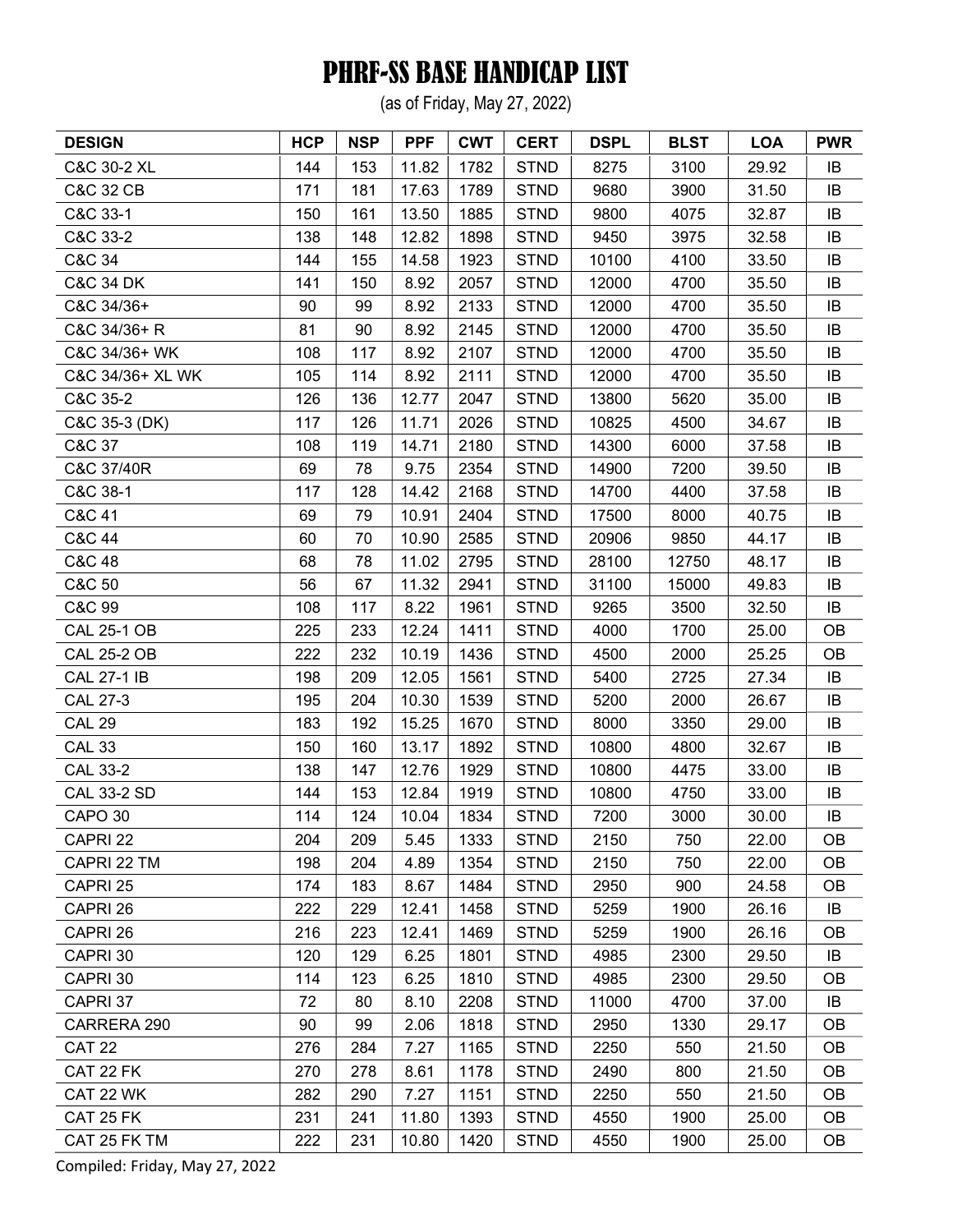(as of Friday, May 27, 2022)

| <b>DESIGN</b>         | <b>HCP</b> | <b>NSP</b> | <b>PPF</b> | <b>CWT</b> | <b>CERT</b> | <b>DSPL</b> | <b>BLST</b> | <b>LOA</b> | <b>PWR</b> |
|-----------------------|------------|------------|------------|------------|-------------|-------------|-------------|------------|------------|
| CAT 25 SK             | 234        | 244        | 10.12      | 1388       | <b>STND</b> | 4150        | 1500        | 25.00      | <b>OB</b>  |
| CAT 25 SK TM          | 225        | 234        | 10.80      | 1415       | <b>STND</b> | 4550        | 1900        | 25.00      | <b>OB</b>  |
| <b>CAT 27</b>         | 207        | 217        | 19.54      | 1525       | <b>STND</b> | 6850        | 2700        | 26.83      | IB         |
| CAT 27 OB             | 204        | 214        | 19.54      | 1531       | <b>STND</b> | 6850        | 2700        | 26.83      | <b>OB</b>  |
| CAT 27 TM             | 201        | 212        | 18.41      | 1544       | <b>STND</b> | 6850        | 2700        | 26.83      | IB         |
| CAT 27 TM OB          | 198        | 209        | 18.41      | 1550       | <b>STND</b> | 6850        | 2700        | 26.83      | <b>OB</b>  |
| CAT 275 SPORT WK S    | 183        | 192        | 6.33       | 1586       | <b>STND</b> | 5000        | 2039        | 27.49      | IB         |
| <b>CAT 28</b>         | 195        | 204        | 19.18      | 1610       | <b>STND</b> | 8300        | 3200        | 28.50      | IB         |
| CAT 28 MK II          | 189        | 198        | 17.66      | 1663       | <b>STND</b> | 8300        | 3200        | 29.42      | IB         |
| CAT 28 MK II WK       | 204        | 213        | 20.12      | 1626       | <b>STND</b> | 8600        | 3500        | 29.42      | IB         |
| CAT 28 WK             | 198        | 207        | 20.35      | 1604       | <b>STND</b> | 8600        | 3500        | 28.50      | IB         |
| <b>CAT 30</b>         | 186        | 195        | 19.54      | 1701       | <b>STND</b> | 10200       | 4250        | 29.92      | IB         |
| CAT 30 BS             | 183        | 193        | 18.92      | 1712       | <b>STND</b> | 10200       | 4250        | 29.92      | IB         |
| CAT 30 SD             | 189        | 198        | 19.54      | 1696       | <b>STND</b> | 10200       | 4250        | 29.92      | IB         |
| CAT 30 SD TM          | 180        | 189        | 19.54      | 1712       | <b>STND</b> | 10200       | 4250        | 29.92      | IB         |
| CAT 30 TM             | 174        | 183        | 19.54      | 1722       | <b>STND</b> | 10200       | 4250        | 29.92      | IB         |
| CAT 30 TM BS          | 174        | 184        | 18.92      | 1727       | <b>STND</b> | 10200       | 4250        | 29.92      | IB         |
| CAT 30 TM BS SD       | 177        | 187        | 18.92      | 1722       | <b>STND</b> | 10200       | 4250        | 29.92      | IB         |
| CAT 30 TM BS WK       | 177        | 187        | 18.92      | 1722       | <b>STND</b> | 10200       | 4250        | 29.92      | IB         |
| CAT 30 TM WK          | 177        | 186        | 19.54      | 1717       | <b>STND</b> | 10200       | 4250        | 29.92      | IB         |
| CAT 30 WK             | 192        | 201        | 19.54      | 1691       | <b>STND</b> | 10200       | 4250        | 29.92      | IB         |
| <b>CAT 309</b>        | 165        | 172        | 12.82      | 1866       | <b>STND</b> | 9800        | 4000        | 32.75      | IB         |
| <b>CAT 315</b>        | 159        | 164        | 15.00      | 1829       | <b>STND</b> | 10201       | 3999        | 31.92      | IB         |
| <b>CAT 320</b>        | 156        | 164        | 13.85      | 1871       | <b>STND</b> | 11300       | 4000        | 32.50      | IB         |
| <b>CAT 320 WK</b>     | 156        | 164        | 14.68      | 1871       | <b>STND</b> | 11700       | 4400        | 32.50      | IB         |
| <b>CAT 34</b>         | 153        | 163        | 12.51      | 1945       | <b>STND</b> | 11950       | 5000        | 34.50      | IB         |
| CAT 34 MK II          | 147        | 157        | 12.39      | 1957       | <b>STND</b> | 11950       | 5000        | 34.50      | IB         |
| <b>CAT 350</b>        | 141        | 150        | 10.57      | 2032       | <b>STND</b> | 12937       | 5137        | 35.42      | IB         |
| CAT 350 MKII WK       | 145        | 154        | 12.03      | 2027       | <b>STND</b> | 14013       | 6213        | 35.42      | IB         |
| <b>CAT 36</b>         | 141        | 151        | 13.86      | 2040       | <b>STND</b> | 13500       | 6000        | 36.33      | IB         |
| CAT 36 MK I WK        | 150        | 160        | 16.52      | 2000       | <b>STND</b> | 15000       | 6000        | 35.58      | IB         |
| <b>CAT 38</b>         | 117        | 128        | 15.80      | 2172       | <b>STND</b> | 15900       | 6850        | 38.08      | IB         |
| <b>CAT 380</b>        | 114        | 122        | 15.23      | 2222       | <b>STND</b> | 19000       | 6800        | 38.42      | IB         |
| <b>CAT 400 MK II</b>  | 117        | 125        | 17.43      | 2325       | <b>STND</b> | 19700       | 7200        | 40.50      | IB         |
| CAT 400 WK MK II      | 132        | 140        | 18.62      | 2303       | <b>STND</b> | 20500       | 8000        | 40.50      | IB         |
| <b>CAT 42</b>         | 99         | 108        | 11.47      | 2396       | <b>STND</b> | 20500       | 8300        | 41.86      | IB         |
| CAT 42 SD             | 104        | 113        | 11.47      | 2389       | <b>STND</b> | 20500       | 8300        | 41.86      | IB         |
| CAT 42 WK             | 105        | 114        | 11.47      | 2388       | <b>STND</b> | 20500       | 8300        | 41.86      | IB         |
| <b>CAT 42-2</b>       | 108        | 117        | 11.47      | 2383       | <b>STND</b> | 20500       | 8300        | 41.86      | IB         |
| <b>CAT 42-2 TM</b>    | 108        | 117        | 11.47      | 2383       | <b>STND</b> | 20500       | 8300        | 41.86      | IB         |
| CHANCE 30-30 (ALLIED) | 168        | 179        | 20.66      | 1772       | <b>STND</b> | 11200       | 6500        | 30.58      | IB         |
| CHASER 29             | 162        | 173        | 11.01      | 1699       | <b>STND</b> | 7200        | 2000        | 29.25      | IB         |
| CHASER 33             | 144        | 155        | 10.17      | 1898       | <b>STND</b> | 9300        | 4900        | 33.00      | IB         |
|                       |            |            |            |            |             |             |             |            |            |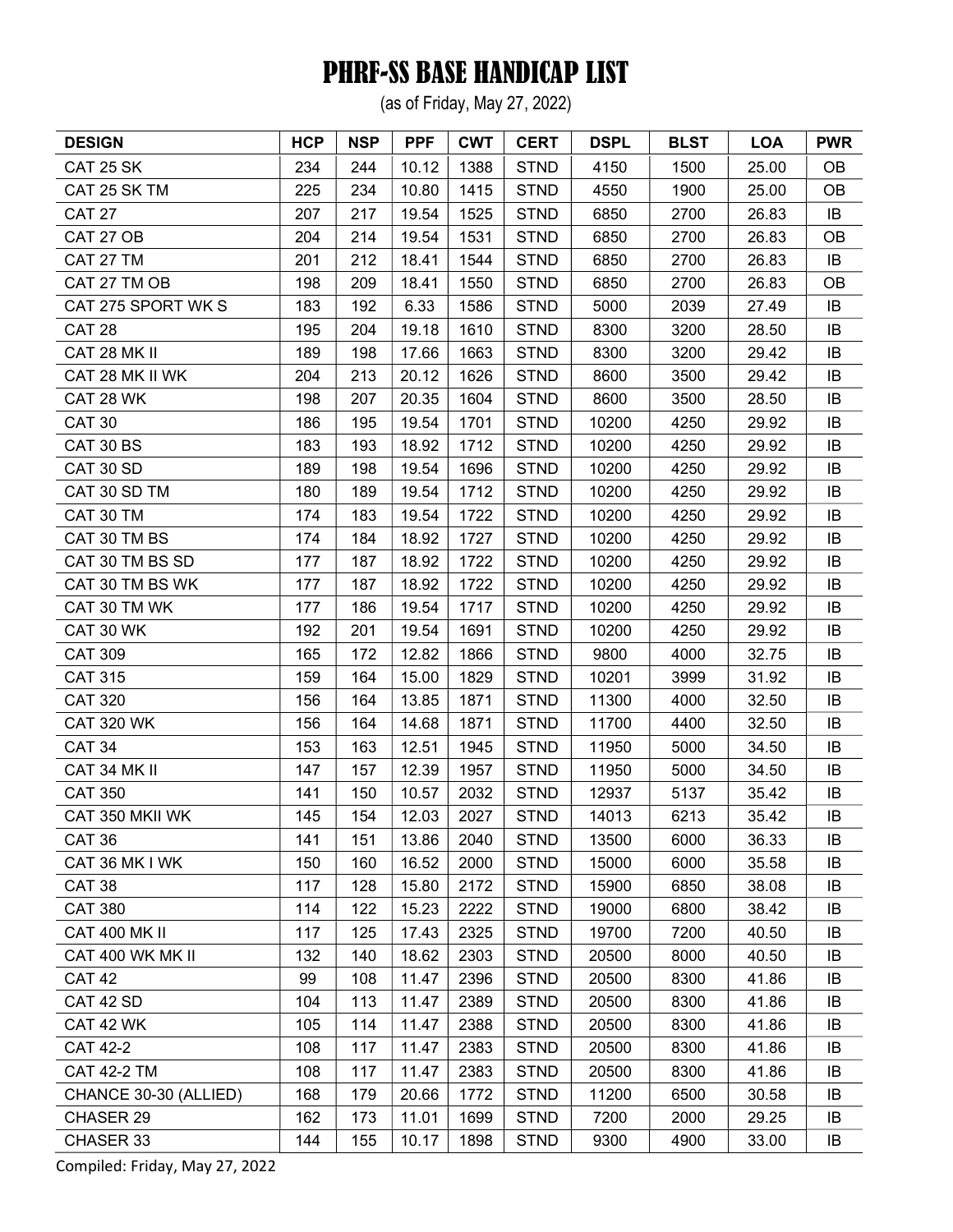(as of Friday, May 27, 2022)

| <b>DESIGN</b>             | <b>HCP</b> | <b>NSP</b> | <b>PPF</b> | <b>CWT</b> | <b>CERT</b> | <b>DSPL</b> | <b>BLST</b> | <b>LOA</b> | <b>PWR</b> |
|---------------------------|------------|------------|------------|------------|-------------|-------------|-------------|------------|------------|
| <b>CLUBSWAN 36</b>        | $-30$      | $-26$      | 2.07       | 2361       | <b>STND</b> | 6923        | 3207        | 36.00      | <b>OB</b>  |
| <b>COLGATE 26</b>         | 162        | 166        | 6.02       | 1542       | <b>STND</b> | 2600        | 1050        | 25.67      | <b>OB</b>  |
| COLUMBIA 28-2 IB          | 231        | 241        | 18.17      | 1504       | <b>STND</b> | 6500        | 2800        | 27.58      | IB         |
| <b>COLUMBIA 30 SPORT</b>  | 75         | 85         | 2.45       | 1877       | <b>STND</b> | 3400        | 1400        | 30.00      | IB         |
| <b>COLUMBIA 43 MK III</b> | 111        | 123        | 17.34      | 2446       | <b>STND</b> | 22000       | 10300       | 43.75      | IB         |
| COLUMBIA 8.7              | 222        | 232        | 19.01      | 1585       | <b>STND</b> | 8500        | 3500        | 28.58      | IB         |
| COLUMBIA 9.6              | 195        | 205        | 21.79      | 1747       | <b>STND</b> | 10200       | 4500        | 31.50      | IB         |
| <b>CONTESSA 35</b>        | 132        | 143        | 13.30      | 2052       | <b>STND</b> | 13500       | 6900        | 35.50      | IB         |
| CONTESSA 43               | 75         | 86         | 12.53      | 2494       | <b>STND</b> | 21000       | 10800       | 42.75      | IB         |
| COOKSON/FARR 53 MOD       | $-42$      | $-41$      | 3.35       | 3302       | <b>STND</b> | 22000       | 14101       | 52.74      | IB         |
| CORBY 33                  | 63         | 70         | 5.16       | 2064       | <b>STND</b> | 9370        | 4409        | 32.81      | IB         |
| <b>CS 27</b>              | 204        | 214        | 12.14      | 1536       | <b>STND</b> | 6100        | 2400        | 27.00      | IB         |
| <b>CS 27 OB</b>           | 198        | 208        | 12.14      | 1546       | <b>STND</b> | 6100        | 2400        | 27.00      | <b>OB</b>  |
| <b>CS 30</b>              | 150        | 159        | 11.73      | 1773       | <b>STND</b> | 8000        | 3440        | 30.00      | IB         |
| <b>CS 30 SD</b>           | 156        | 165        | 11.73      | 1764       | <b>STND</b> | 8000        | 3440        | 30.00      | IB         |
| <b>CS 33</b>              | 150        | 160        | 13.91      | 1879       | <b>STND</b> | 10000       | 4250        | 32.67      | IB         |
| <b>CS 33 SD</b>           | 153        | 163        | 14.14      | 1875       | <b>STND</b> | 10100       | 4400        | 32.67      | IB         |
| <b>CS 36</b>              | 126        | 136        | 16.72      | 2103       | <b>STND</b> | 15500       | 6500        | 36.50      | IB         |
| CAT 275 SPORT FK S        | 156        | 165        | 6.33       | 1969       | <b>STND</b> | 5000        | 2268        | 37.49      | IB         |
| CS 36 MERLIN              | 129        | 138        | 13.25      | 2068       | <b>STND</b> | 13000       | 5590        | 36.00      | IB         |
| <b>CS 36 SD</b>           | 129        | 139        | 16.99      | 2099       | <b>STND</b> | 15650       | 6650        | 36.50      | IB         |
| DASH 34                   | 107        | 111        | 3.46       | 1987       | <b>STND</b> | 5200        | 2450        | 34.04      | IB         |
| DEHLER 30 OD              | 66         | 77         | 4.46       | 2043       | <b>STND</b> | 6173        | 2513        | 33.79      | IB         |
| DEHLER 34                 | 135        | 141        | 10.54      | 1914       | <b>STND</b> | 8818        | 3968        | 33.13      | IB         |
| DEHLER 38                 | 102        | 107        | 9.08       | 2211       | <b>STND</b> | 12125       | 4850        | 38.71      | IB         |
| DEHLER 39                 | 81         | 87         | 7.69       | 2321       | <b>STND</b> | 15435       | 6492        | 39.00      | IB         |
| <b>DRAGON</b>             | 214        | 209        | 12.78      | 1567       | <b>CLUB</b> | 3740        | 2200        | 29.17      | <b>NO</b>  |
| <b>DUFOUR 45E</b>         | 82         | 88         | 9.24       | 2622       | <b>STND</b> | 23964       | 7341        | 45.76      | IB         |
| ELLIOTT 770 LK            | 114        | 116        | 2.26       | 1621       | <b>STND</b> | 2400        | 772         | 25.26      | <b>OB</b>  |
| <b>ERICSON 27 IB</b>      | 234        | 244        | 23.23      | 1465       | <b>STND</b> | 6600        | 2900        | 26.75      | IB         |
| ERICSON 27 OB             | 231        | 241        | 23.23      | 1470       | <b>STND</b> | 6600        | 2900        | 26.75      | OВ         |
| ERICSON 27 TM OB          | 213        | 223        | 21.52      | 1514       | <b>STND</b> | 6600        | 2900        | 26.75      | <b>OB</b>  |
| <b>ERICSON 29</b>         | 198        | 207        | 22.71      | 1624       | <b>STND</b> | 8500        | 3900        | 28.58      | IB         |
| ERICSON 32-2              | 186        | 199        | 16.70      | 1763       | <b>STND</b> | 8800        | 4000        | 31.58      | IB         |
| ERICSON 32-3              | 153        | 163        | 14.58      | 1866       | <b>STND</b> | 9800        | 4200        | 32.50      | IB         |
| <b>ERICSON 33</b>         | 138        | 144        | 11.44      | 1898       | <b>STND</b> | 9500        | 3950        | 32.04      | IB         |
| <b>ERICSON 34</b>         | 144        | 155        | 10.85      | 1935       | <b>STND</b> | 10000       | 5000        | 34.12      | IB         |
| ERICSON 34-2              | 126        | 136        | 13.77      | 2027       | <b>STND</b> | 13000       | 5200        | 34.83      | IB         |
| ERICSON 35-2              | 162        | 172        | 18.00      | 1941       | <b>STND</b> | 11600       | 5000        | 34.67      | IB         |
| <b>ERICSON 37</b>         | 132        | 143        | 19.90      | 2116       | <b>STND</b> | 16000       | 8000        | 37.42      | IB         |
| EVELYN 32-2 IB            | 99         | 108        | 3.45       | 1912       | <b>STND</b> | 4500        | 2000        | 32.10      | IB         |
| EVELYN 32-2 OB            | 96         | 105        | 3.45       | 1916       | <b>STND</b> | 4500        | 2000        | 32.10      | <b>OB</b>  |
| <b>EXPRESS 27</b>         | 138        | 144        | 3.35       | 1627       | <b>STND</b> | 2450        | 1100        | 27.25      | OB         |
|                           |            |            |            |            |             |             |             |            |            |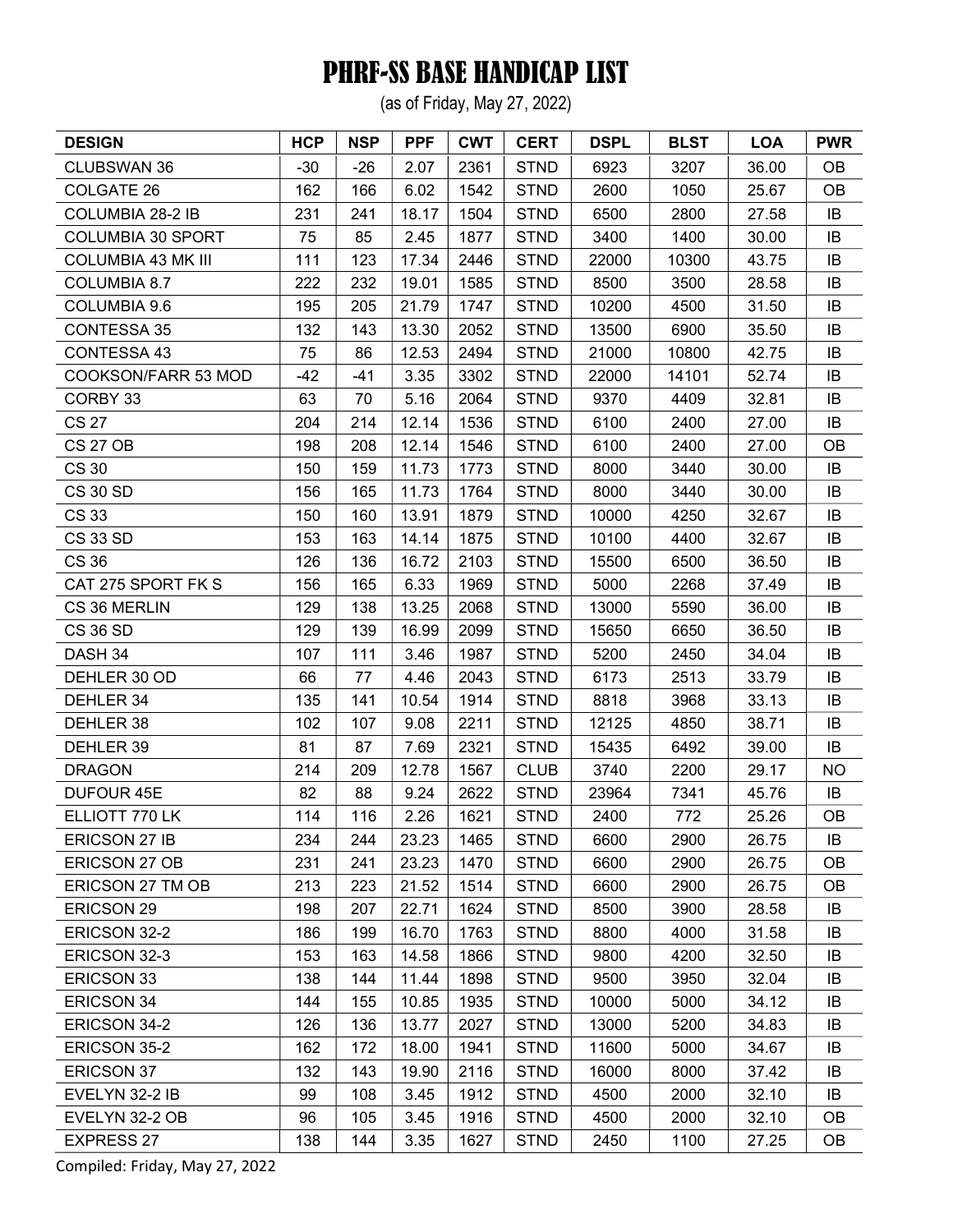(as of Friday, May 27, 2022)

| <b>DESIGN</b>            | <b>HCP</b>  | <b>NSP</b> | <b>PPF</b> | <b>CWT</b> | <b>CERT</b> | <b>DSPL</b> | <b>BLST</b> | <b>LOA</b> | <b>PWR</b> |
|--------------------------|-------------|------------|------------|------------|-------------|-------------|-------------|------------|------------|
| <b>EXPRESS 30</b>        | 143         | 152        | 13.35      | 1788       | <b>STND</b> | 8200        | 3500        | 30.00      | IB         |
| <b>EXPRESS 34</b>        | 96          | 105        | 8.10       | 2018       | <b>STND</b> | 8500        | 3700        | 34.00      | IB         |
| <b>EXPRESS 37</b>        | 72          | 81         | 6.67       | 2201       | <b>STND</b> | 9800        | 4600        | 37.08      | IB         |
| FAREAST 28 RF            | 60          | 66         | 1.84       | 1813       | <b>STND</b> | 2866        | 1323        | 27.99      | IB         |
| FARR 280 ODR             | 42          | 52         | 2.83       | 1879       | <b>STND</b> | 3582        | 1437        | 28.61      | IB         |
| FARR 30                  | 51          | 57         | 3.29       | 1964       | <b>STND</b> | 4561        | 1997        | 30.90      | IB         |
| FARR 36 ODR              | $\mathbf 0$ | 9          | 2.45       | 2315       | <b>STND</b> | 6744        | 3078        | 36.10      | IB         |
| FARR 40 OD FR            | 3           | 8          | 3.61       | 2541       | <b>STND</b> | 10902       | 4960        | 40.72      | IB         |
| FARR 40 OD MH            | -9          | $-2$       | 3.61       | 2556       | <b>STND</b> | 10902       | 4960        | 40.72      | IB         |
| FARR 47 CUS              | -24         | $-20$      | 4.23       | 2928       | <b>STND</b> | 17020       | 9500        | 47.44      | IB         |
| FARR 49                  | $-28$       | $-21$      | 3.79       | 3030       | <b>STND</b> | 17271       | $\mathbf 0$ | 49.00      | IB         |
| FARR ILC 40 FR           | 12          | 15         | 4.50       | 2542       | <b>STND</b> | 12478       | 7930        | 40.98      | IB         |
| FIRST (BENET) 10R        | 81          | 90         | 9.96       | 2013       | <b>STND</b> | 10265       | 3693        | 32.75      | IB         |
| FIRST (BENET) 18-2       | 145         | 155        | 2.88       | 1301       | <b>STND</b> | 1102        | 276         | 18.21      | OB         |
| FIRST (BENET) 210        | 210         | 216        | 5.84       | 1275       | <b>STND</b> | 2225        | 772         | 20.34      | OB         |
| FIRST (BENET) 235        | 186         | 192        | 7.62       | 1414       | <b>STND</b> | 2826        | 825         | 23.33      | OB         |
| FIRST (BENET) 235 FK     | 189         | 195        | 7.62       | 1408       | <b>STND</b> | 2826        | 825         | 23.33      | OB         |
| FIRST (BENET) 235 SK     | 189         | 195        | 7.01       | 1408       | <b>STND</b> | 2689        | 750         | 23.33      | <b>OB</b>  |
| FIRST (BENET) 235 WK     | 195         | 201        | 8.12       | 1398       | <b>STND</b> | 2936        | 937         | 23.33      | OB         |
| FIRST (BENET) 265        | 189         | 198        | 8.34       | 1523       | <b>STND</b> | 4800        | 1430        | 26.00      | IB         |
| FIRST (BENET) 27.7       | 126         | 131        | 7.17       | 1712       | <b>STND</b> | 6603        | 1918        | 27.17      | IB         |
| FIRST (BENET) 285        | 186         | 193        | 11.86      | 1605       | <b>STND</b> | 6160        | 2115        | 28.16      | IB         |
| FIRST (BENET) 285 WK     | 192         | 199        | 11.86      | 1594       | <b>STND</b> | 6160        | 2115        | 28.16      | IB         |
| FIRST (BENET) 30         | 105         | 114        | 9.39       | 1830       | <b>STND</b> | 7055        | 2866        | 30.50      | IB         |
| FIRST (BENET) 310 SD     | 153         | 162        | 8.49       | 1782       | <b>STND</b> | 7054        | 2160        | 31.16      | IB         |
| FIRST (BENET) 310 STD    | 142         | 148        | 6.69       | 1820       | <b>STND</b> | 7054        | 2160        | 31.16      | IB         |
| FIRST (BENET) 325        | 157         | 166        | 12.80      | 1837       | <b>STND</b> | 9700        | 3747        | 32.48      | IB         |
| FIRST (BENET) 325 TM     | 144         | 153        | 9.81       | 1862       | <b>STND</b> | 8390        | 3748        | 32.48      | IB         |
| FIRST (BENET) 32S5       | 123         | 126        | 11.59      | 1896       | <b>STND</b> | 9260        | 2980        | 32.50      | IB         |
| FIRST (BENET) 32S5 WK    | 150         | 153        | 13.17      | 1854       | <b>STND</b> | 10000       | 3720        | 32.50      | IB         |
| FIRST (BENET) 345        | 129         | 139        | 10.39      | 1978       | <b>STND</b> | 10141       | 4600        | 34.50      | IB         |
| FIRST (BENET) 345 TM     | 123         | 132        | 9.97       | 1996       | <b>STND</b> | 10141       | 4600        | 34.50      | IB         |
| FIRST (BENET) 35         | 126         | 135        | 10.51      | 2023       | <b>STND</b> | 10485       | 4850        | 35.17      | IB         |
| FIRST (BENET) 35-2       | 75          | 81         | 9.24       | 2158       | <b>STND</b> | 12125       | 3682        | 35.60      | IB         |
| FIRST (BENET) 35s5       | 123         | 127        | 11.55      | 2036       | <b>STND</b> | 11460       | 4190        | 35.42      | IB         |
| FIRST (BENET) 35s5 TM    | 117         | 122        | 10.64      | 2064       | <b>STND</b> | 11460       | 4190        | 35.42      | IB         |
| FIRST (BENET) 35s5 TM WK | 126         | 131        | 10.64      | 2050       | <b>STND</b> | 11460       | 4190        | 35.42      | IB         |
| FIRST (BENET) 35s5 WK    | 132         | 136        | 11.55      | 2022       | <b>STND</b> | 11460       | 4190        | 35.42      | IB         |
| FIRST (BENET) 35s7       | 111         | 116        | 9.43       | 2039       | <b>STND</b> | 11685       | 3748        | 34.58      | IB         |
| FIRST (BENET) 36s7 LK    | 111         | 118        | 9.23       | 2085       | <b>STND</b> | 11684       | 3770        | 35.75      | IB         |
| FIRST (BENET) 36s7 LK TM | 102         | 109        | 9.01       | 2104       | <b>STND</b> | 11684       | 3770        | 35.75      | IB         |
| FIRST (BENET) 375        | 113         | 121        | 11.25      | 2146       | <b>STND</b> | 15432       | 5291        | 37.08      | IB         |
| FIRST (BENET) 375 SM     | 132         | 141        | 11.88      | 2104       | <b>STND</b> | 15432       | 5291        | 37.08      | IB         |
|                          |             |            |            |            |             |             |             |            |            |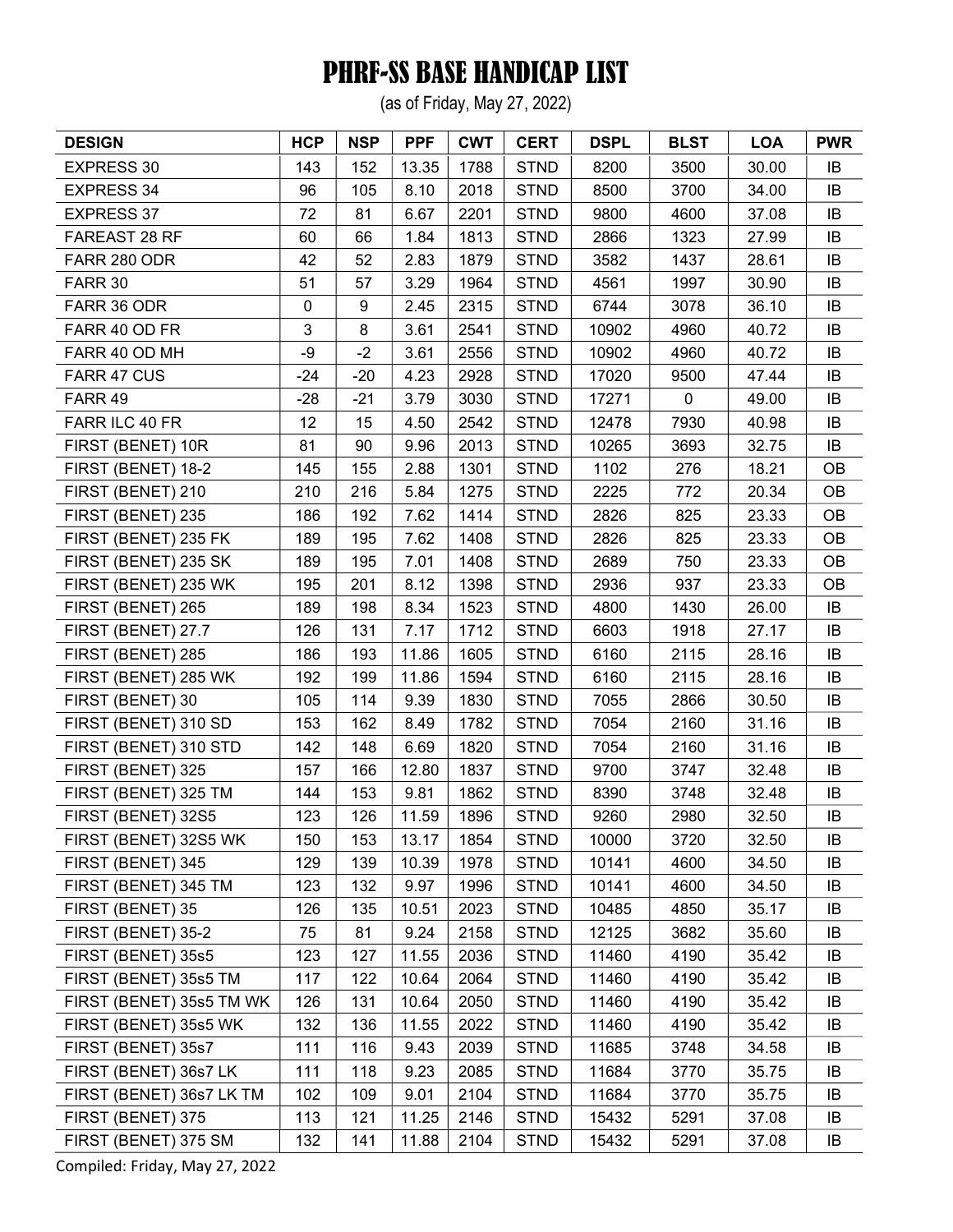(as of Friday, May 27, 2022)

| <b>DESIGN</b>              | <b>HCP</b> | <b>NSP</b> | <b>PPF</b> | <b>CWT</b> | <b>CERT</b> | <b>DSPL</b> | <b>BLST</b> | <b>LOA</b> | <b>PWR</b> |
|----------------------------|------------|------------|------------|------------|-------------|-------------|-------------|------------|------------|
| FIRST (BENET) 38           | 107        | 116        | 10.86      | 2205       | <b>STND</b> | 15655       | 6615        | 38.50      | IB         |
| FIRST (BENET) 38 SD        | 123        | 132        | 11.10      | 2175       | <b>STND</b> | 15655       | 6615        | 38.50      | IB         |
| FIRST (BENET) 38 TM        | 101        | 110        | 10.53      | 2222       | <b>STND</b> | 15655       | 6615        | 38.50      | IB         |
| FIRST (BENET) 38S5         | 103        | 108        | 11.65      | 2211       | <b>STND</b> | 14520       | 4850        | 38.25      | IB         |
| FIRST (BENET) 38S5 SD      | 117        | 122        | 11.65      | 2190       | <b>STND</b> | 14520       | 4850        | 38.25      | IB         |
| FIRST (BENET) 40.7         | 51         | 57         | 7.62       | 2373       | <b>STND</b> | 15211       | 5953        | 39.25      | IB         |
| FIRST (BENET) 40.7 WK      | 60         | 66         | 7.63       | 2363       | <b>STND</b> | 15211       | 5953        | 39.30      | IB         |
| FIRST (BENET) 42           | 90         | 100        | 10.07      | 2441       | <b>STND</b> | 18738       | 8818        | 42.92      | IB         |
| FIRST (BENET) 42 SD        | 92         | 102        | 10.07      | 2439       | <b>STND</b> | 18738       | 8818        | 42.92      | IB         |
| FIRST (BENET) 42 TM        | 78         | 88         | 9.57       | 2475       | <b>STND</b> | 18738       | 8818        | 42.92      | IB         |
| FIRST (BENET) 42s7 IK SM   | 81         | 87         | 9.95       | 2435       | <b>STND</b> | 18220       | 6283        | 42.50      | IB         |
| FIRST (BENET) 435          | 78         | 88         | 13.57      | 2510       | <b>STND</b> | 23809       | 9259        | 43.50      | IB         |
| FIRST (BENET) 435 TM       | 72         | 81         | 12.91      | 2536       | <b>STND</b> | 23809       | 9259        | 43.50      | IB         |
| FIRST (BENET) 44.7         | 42         | 47         | 7.50       | 2677       | <b>STND</b> | 20126       | 8047        | 44.83      | IB         |
| FIRST (BENET) 456          | 69         | 79         | 11.77      | 2618       | <b>STND</b> | 26500       | 9000        | 45.50      | IB         |
| FIRST (BENET) 456 SD       | 72         | 82         | 11.77      | 2614       | <b>STND</b> | 26500       | 9000        | 45.50      | IB         |
| FIRST (BENET) 456 TM       | 66         | 76         | 11.08      | 2645       | <b>STND</b> | 26500       | 9000        | 45.50      | IB         |
| FIRST (BENET) 456 VTM      | 54         | 63         | 11.01      | 2664       | <b>STND</b> | 26500       | 9000        | 45.50      | IB         |
| FREEDOM 21 SLP             | 230        | 231        | 7.39       | 1256       | <b>STND</b> | 1800        | 500         | 21.67      | OB         |
| FREEDOM 25                 | 210        | 0          | 13.49      | 1429       | <b>STND</b> | 3500        | 1025        | 25.67      | <b>OB</b>  |
| FREEDOM 25 IB              | 216        | 0          | 13.49      | 1418       | <b>STND</b> | 3500        | 1025        | 25.67      | IB         |
| FREEDOM 25 SLP             | 207        | 203        | 9.22       | 1473       | <b>STND</b> | 3500        | 1025        | 25.67      | <b>OB</b>  |
| FREEDOM 25 SLP IB          | 213        | 209        | 9.22       | 1462       | <b>STND</b> | 3500        | 1025        | 25.67      | OB         |
| FRERS <sub>F3</sub>        | 96         | 106        | 9.21       | 2138       | <b>STND</b> | 10900       | 5730        | 36.35      | IB         |
| FRERS F3 TM                | 90         | 99         | 8.66       | 2163       | <b>STND</b> | 10900       | 5730        | 36.35      | IB         |
| <b>FT 10M</b>              | 51         | 62         | 2.63       | 2036       | <b>STND</b> | 4900        | 1918        | 32.65      | IB         |
| G&S 27 (MARIAH)            | 132        | 140        | 10.21      | 1662       | <b>STND</b> | 5100        | 1975        | 27.00      | <b>OB</b>  |
| G&S 27 TM (MARIAH)         | 126        | 133        | 9.43       | 1684       | <b>STND</b> | 5100        | 1975        | 27.00      | OB         |
| G&S 35                     | 75         | 83         | 7.51       | 2176       | <b>STND</b> | 11281       | $\pmb{0}$   | 35.76      | IB         |
| GP 26 (DONOVAN)            | 72         | 82         | 1.71       | 1710       | <b>STND</b> | 2205        | 1102        | 25.92      | IB         |
| <b>GRAMPIAN CLASSIC 22</b> | 237        | 238        | 5.82       | 1273       | <b>STND</b> | 1650        | 850         | 22.33      | IB         |
| <b>GULFSTAR 50 KTH</b>     | 135        | 144        | 18.62      | 2683       | <b>STND</b> | 35000       | 10500       | 50.00      | IB         |
| <b>HENDERSON 30</b>        | 45         | 55         | 2.31       | 1960       | <b>STND</b> | 3850        | 1750        | 30.83      | IB         |
| <b>HERITAGE ONE TON</b>    | 111        | 122        | 15.11      | 2148       | <b>STND</b> | 13628       | 4850        | 37.00      | IB         |
| <b>HINCKLEY 41 CUSTOM</b>  | 138        | 147        | 19.44      | 2286       | <b>STND</b> | 19000       | 8000        | 41.17      | IB         |
| HOBIE 33                   | 87         | 94         | 2.30       | 1955       | <b>STND</b> | 4000        | 1900        | 33.00      | IB         |
| HOBIE 33 ODR               | 93         | 100        | 2.30       | 1947       | <b>STND</b> | 4000        | 1900        | 33.00      | IB         |
| <b>HUGHES 38</b>           | 150        | 159        | 20.82      | 2093       | <b>STND</b> | 14500       | 6400        | 37.90      | IB         |
| HUGHES 40                  | 180        | 189        | 37.19      | 2144       | <b>STND</b> | 28000       | 9200        | 40.00      | IB         |
| HUNTER 25.5 OB             | 204        | 213        | 11.04      | 1469       | <b>STND</b> | 4500        | 1800        | 25.58      | <b>OB</b>  |
| HUNTER 26.6 OB             | 198        | 204        | 9.60       | 1518       | <b>STND</b> | 4400        | 1800        | 26.58      | OВ         |
| HUNTER 30                  | 192        | 202        | 15.85      | 1714       | <b>STND</b> | 9700        | 4100        | 30.40      | IB         |
| HUNTER 33                  | 156        | 167        | 14.42      | 1867       | <b>STND</b> | 10600       | 4100        | 32.67      | IB         |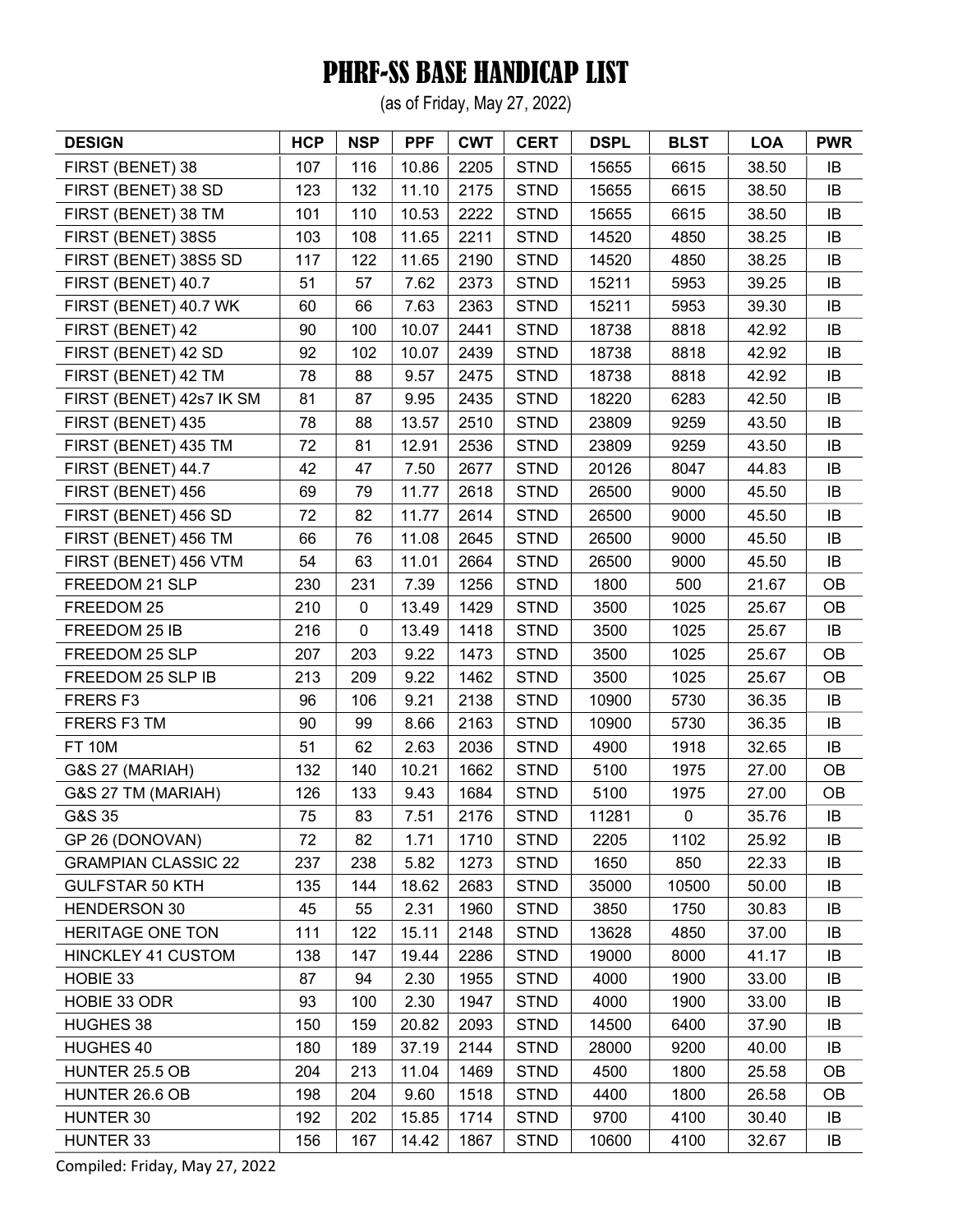(as of Friday, May 27, 2022)

| <b>DESIGN</b>           | <b>HCP</b> | <b>NSP</b> | <b>PPF</b> | <b>CWT</b> | <b>CERT</b> | <b>DSPL</b> | <b>BLST</b> | <b>LOA</b> | <b>PWR</b> |
|-------------------------|------------|------------|------------|------------|-------------|-------------|-------------|------------|------------|
| HUNTER 34               | 144        | 154        | 13.58      | 1970       | <b>STND</b> | 11820       | 5000        | 34.42      | IB         |
| HUNTER 34 SD            | 158        | 168        | 13.77      | 1948       | <b>STND</b> | 11920       | 5100        | 34.42      | IB         |
| HUNTER 33.5             | 147        | 152        | 15.07      | 1913       | <b>STND</b> | 11000       | 4500        | 33.33      | IB         |
| HUNTER 33-2 SD          | 174        | 179        | 15.96      | 1849       | <b>STND</b> | 12400       | 3459        | 33.50      | IB         |
| HUNTER 336              | 150        | 154        | 11.34      | 1936       | <b>STND</b> | 11030       | 4100        | 33.50      | IB         |
| <b>HUNTER 35 LEGEND</b> | 136        | 141        | 11.36      | 2037       | <b>STND</b> | 12100       | 4600        | 35.58      | IB         |
| HUNTER 36-2 SD          | 141        | 151        | 13.72      | 2046       | <b>STND</b> | 13500       | 6000        | 35.92      | IB         |
| <b>ILC 46</b>           | $-16$      | $-12$      | 4.29       | 2939       | <b>STND</b> | 18916       | 13215       | 47.51      | IB         |
| <b>IMX-38</b>           | 60         | 68         | 7.75       | 2261       | <b>STND</b> | 11800       | 6173        | 37.42      | IB         |
| <b>ISLNDR 30 MK II</b>  | 183        | 192        | 15.17      | 1713       | <b>STND</b> | 8600        | 3500        | 30.00      | IB         |
| $J-100$                 | 87         | 93         | 5.40       | 1968       | <b>STND</b> | 6500        | 2450        | 32.80      | IB         |
| <b>J-100 ODR</b>        | 93         | 99         | 5.40       | 1959       | <b>STND</b> | 6500        | 2450        | 32.80      | IB         |
| J-105 (110 sqm/154%)    | 81         | 91         | 6.74       | 2074       | <b>STND</b> | 8575        | 3400        | 34.50      | IB         |
| J-105 (89 sqm/154%)     | 84         | 94         | 6.74       | 2070       | <b>STND</b> | 8575        | 3400        | 34.50      | IB         |
| J-105 ODR               | 90         | 100        | 6.74       | 2061       | <b>STND</b> | 8575        | 3400        | 34.50      | IB         |
| $J-109$                 | 69         | 79         | 8.15       | 2143       | <b>STND</b> | 10900       | 3900        | 35.25      | IB         |
| J-109 ODR               | 78         | 88         | 8.15       | 2131       | <b>ODR</b>  | 10900       | 3900        | 35.25      | IB         |
| $J-111$                 | 39         | 51         | 5.02       | 2230       | <b>ODR</b>  | 9370        | 3516        | 36.42      | IB         |
| J-112e                  | 60         | 71         | 7.10       | 2202       | <b>STND</b> | 11300       | 3900        | 36.00      | IB         |
| <b>J-120 AL ODR</b>     | 48         | 58         | 6.98       | 2393       | <b>ODR</b>  | 13900       | 6000        | 40.00      | IB         |
| <b>J-120 CF ODR</b>     | 45         | 55         | 6.98       | 2397       | <b>ODR</b>  | 13900       | 6000        | 40.00      | IB         |
| J-122 AL ODR            | 33         | 40         | 6.43       | 2447       | <b>ODR</b>  | 14900       | 5600        | 40.00      | IB         |
| J-124 AL                | 33         | 40         | 5.30       | 2428       | <b>STND</b> | 12600       | 5000        | 40.70      | IB         |
| $J-145$                 | $-19$      | $-12$      | 4.21       | 2929       | <b>STND</b> | 19000       | 8350        | 48.10      | IB         |
| J-160 AL ODR            | $-4$       | 6          | 5.83       | 3169       | <b>ODR</b>  | 31200       | 12000       | 52.70      | IB         |
| $J-22$                  | 171        | 178        | 4.81       | 1403       | <b>STND</b> | 1790        | 700         | 22.50      | OB         |
| <b>J-22 ODR</b>         | 174        | 181        | 4.81       | 1398       | <b>ODR</b>  | 1790        | 700         | 22.50      | OB         |
| <b>J-24 ODR</b>         | 171        | 178        | 8.78       | 1465       | <b>ODR</b>  | 3100        | 950         | 24.00      | OB         |
| $J-27$                  | 123        | 128        | 5.45       | 1693       | <b>STND</b> | 3800        | 1530        | 27.50      | <b>OB</b>  |
| $J-28$                  | 168        | 173        | 15.28      | 1675       | <b>STND</b> | 7900        | 3000        | 28.50      | IB         |
| <b>J-29 FR IB</b>       | 120        | 126        | 7.78       | 1799       | <b>STND</b> | 6000        | 2100        | 29.50      | IB         |
| <b>J-29 FR OB</b>       | 114        | 120        | 7.29       | 1808       | <b>STND</b> | 5770        | 2100        | 29.50      | <b>OB</b>  |
| J-29 MH IB              | 117        | 126        | 7.84       | 1802       | <b>STND</b> | 6000        | 2100        | 29.50      | IB         |
| J-29 MH OB              | 111        | 120        | 7.34       | 1811       | <b>STND</b> | 5770        | 2100        | 29.50      | <b>OB</b>  |
| $J-30$                  | 147        | 153        | 9.58       | 1767       | <b>STND</b> | 6700        | 2100        | 29.92      | IB         |
| $J-32$                  | 120        | 124        | 10.51      | 1927       | <b>STND</b> | 10000       | 3840        | 32.60      | IB         |
| $J-33$                  | 84         | 91         | 7.38       | 2026       | <b>STND</b> | 8100        | 3180        | 33.42      | IB         |
| $J-34$                  | 120        | 129        | 10.23      | 1972       | <b>STND</b> | 8100        | 3400        | 34.00      | IB         |
| J-34 C                  | 126        | 134        | 7.81       | 2023       | <b>STND</b> | 10000       | 4500        | 34.50      | IB         |
| $J-35$                  | 72         | 81         | 8.15       | 2145       | <b>STND</b> | 10500       | 4400        | 35.50      | IB         |
| $J-35C$                 | 105        | 112        | 10.14      | 2082       | <b>STND</b> | 11800       | 4300        | 35.20      | IB         |
| $J-36$                  | 84         | 90         | 7.54       | 2154       | <b>STND</b> | 10570       | 4600        | 35.95      | IB         |
| $J-37$                  | 72         | 80         | 8.33       | 2257       | <b>STND</b> | 13500       | 5700        | 37.42      | IB         |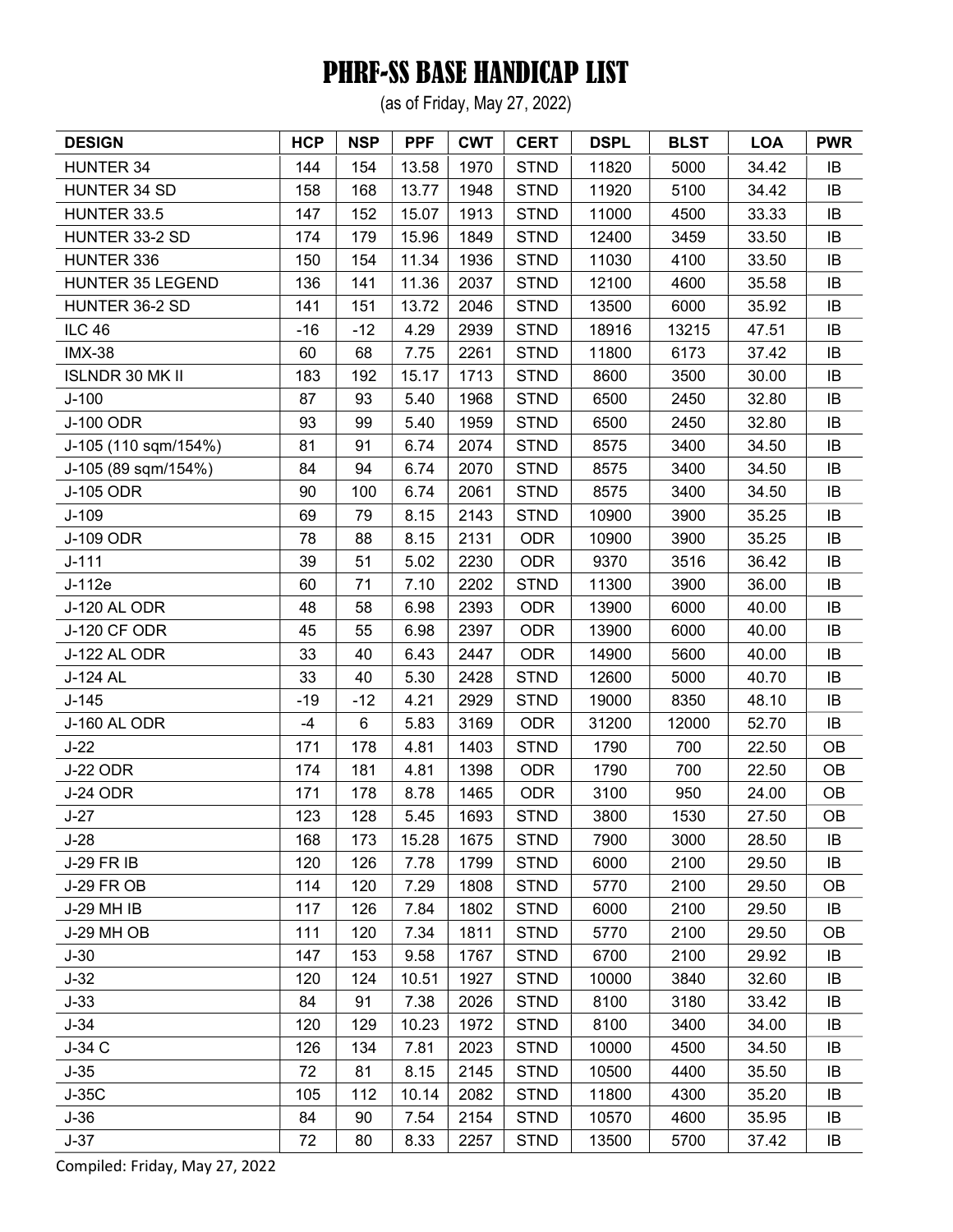(as of Friday, May 27, 2022)

| <b>DESIGN</b>         | <b>HCP</b> | <b>NSP</b> | <b>PPF</b> | <b>CWT</b> | <b>CERT</b> | <b>DSPL</b> | <b>BLST</b> | <b>LOA</b> | <b>PWR</b> |
|-----------------------|------------|------------|------------|------------|-------------|-------------|-------------|------------|------------|
| $J-39$                | 48         | 56         | 7.19       | 2380       | <b>STND</b> | 12900       | 5900        | 39.42      | IB         |
| $J-40$                | 78         | 88         | 7.99       | 2364       | <b>STND</b> | 14100       | 6600        | 40.90      | IB         |
| $J-42$                | 69         | 75         | 10.72      | 2441       | <b>STND</b> | 18700       | 7000        | 42.00      | IB         |
| J-42 CM               | 66         | 72         | 10.72      | 2445       | <b>STND</b> | 18700       | 7000        | 42.00      | IB         |
| <b>J-42 SD</b>        | 75         | 81         | 11.70      | 2432       | <b>STND</b> | 19700       | 8000        | 42.00      | IB         |
| J-44 AL ODR           | 27         | 35         | 8.04       | 2703       | <b>STND</b> | 22000       | 9000        | 44.92      | IB         |
| <b>J-70 ODR</b>       | 111        | 122        | 3.79       | 1505       | <b>STND</b> | 1790        | 628         | 22.74      | <b>OB</b>  |
| $J-80$                | 114        | 124        | 4.57       | 1656       | <b>STND</b> | 2900        | 1400        | 26.25      | <b>OB</b>  |
| <b>J-80 ODR</b>       | 120        | 130        | 4.57       | 1647       | <b>STND</b> | 2900        | 1400        | 26.25      | OB         |
| <b>J-88 ODR</b>       | 84         | 96         | 4.78       | 1835       | <b>STND</b> | 4990        | 1830        | 29.19      | IB         |
| J-90 ODR              | 48         | 58         | 2.31       | 1921       | <b>STND</b> | 3300        | 1860        | 30.20      | <b>OB</b>  |
| $J-92$                | 102        | 112        | 5.92       | 1849       | <b>STND</b> | 5500        | 2275        | 30.00      | IB         |
| J-92S                 | 96         | 106        | 5.13       | 1872       | <b>STND</b> | 5610        | 2317        | 30.00      | IB         |
| $J-95$                | 111        | 121        | 5.48       | 1864       | <b>STND</b> | 6001        | 2251        | 31.20      | IB         |
| $J-97$                | 105        | 116        | 10.71      | 1907       | <b>STND</b> | 8600        | 2900        | 31.53      | IB         |
| J-97E                 | 105        | 116        | 10.71      | 1907       | <b>STND</b> | 8600        | 2900        | 31.53      | IB         |
| $J-99$                | 72         | 82         | 7.25       | 2020       | <b>STND</b> | 8415        | 3350        | 32.61      | IB         |
| JEAN 36i SUN OD       | 120        | 128        | 9.81       | 2064       | <b>STND</b> | 12566       | 3463        | 35.89      | IB         |
| JEAN 37 SUN OD        | 114        | 122        | 13.06      | 2119       | <b>STND</b> | 14175       | 4453        | 37.44      | IB         |
| JEAN 379 SUN OD       | 111        | 119        | 9.92       | 2145       | <b>STND</b> | 14771       | 3900        | 37.20      | IB         |
| JEAN 40.3 SUN OD      | 99         | 107        | 11.26      | 2286       | <b>STND</b> | 17835       | 5357        | 40.03      | IB         |
| JEAN 409 SUN OD       | 81         | 88         | 8.88       | 2363       | <b>STND</b> | 17328       | 4982        | 40.49      | IB         |
| JEAN 409 SUN OD SD    | 99         | 106        | 9.28       | 2337       | <b>STND</b> | 17791       | 5445        | 40.49      | IB         |
| JEAN 50 DS            | 82         | 90         | 9.90       | 2779       | <b>STND</b> | 29542       | 8267        | 49.44      | IB         |
| JEAN 50 DS SD         | 93         | 101        | 9.90       | 2763       | <b>STND</b> | 29542       | 9038        | 49.44      | IB         |
| KELLY 24              | 183        | 190        | 11.64      | 1440       | <b>STND</b> | 3400        | 1100        | 23.75      | IB         |
| KERNAN 44 - ES 44     | $-21$      | $-12$      | 2.29       | 2751       | <b>STND</b> | 12750       | 6700        | 44.00      | IB         |
| KIRBY 1/2 Ton         | 153        | 163        | 14.62      | 1733       | <b>STND</b> | 7600        | $\pmb{0}$   | 29.30      | IB         |
| KIRBY 25 OB           | 177        | 180        | 7.29       | 1503       | <b>STND</b> | 3150        | 1150        | 25.17      | OB         |
| KIRBY 30              | 135        | 139        | 8.08       | 1775       | <b>STND</b> | 5350        | 2300        | 29.67      | IB         |
| KIRBY 36              | 93         | 95         | 7.27       | 2152       | <b>STND</b> | 10500       | 4200        | 35.90      | IB         |
| LASER 28 ODR          | 135        | 138        | 5.74       | 1705       | <b>ODR</b>  | 3950        | 1500        | 28.41      | IB         |
| LINDENBERG 26 OB      | 171        | 182        | 11.98      | 1549       | <b>STND</b> | 5350        | 2600        | 26.00      | OВ         |
| <b>MARINER 32 KTH</b> | 222        | 232        | 26.78      | 1689       | <b>STND</b> | 12400       | 4000        | 31.83      | IB         |
| <b>MARTIN 242</b>     | 162        | 162        | 6.42       | 1492       | <b>STND</b> | 2500        | 930         | 24.17      | 0B         |
| <b>MC 31 MH</b>       | $-19$      | -8         | 1.81       | 2038       | <b>STND</b> | 3858        | 0           | 30.02      | IB         |
| MELGES 20 ODR         | 111        | 119        | 2.08       | 1446       | <b>STND</b> | 1146        | 0           | 20.00      | OВ         |
| MELGES 24             | 81         | 89         | 2.29       | 1613       | <b>STND</b> | 1750        | 650         | 24.00      | <b>OB</b>  |
| MELGES 30             | 36         | 46         | 2.26       | 2010       | <b>STND</b> | 3800        | 1600        | 31.83      | IB         |
| MELGES 30 OB          | 30         | 40         | 2.26       | 2018       | <b>STND</b> | 3800        | 1600        | 31.83      | OВ         |
| MELGES 32 ODR         | 15         | 25         | 1.98       | 2062       | <b>STND</b> | 3774        | 1570        | 31.83      | IB         |
| MERIT 22 OB           | 219        | 227        | 6.71       | 1304       | <b>STND</b> | 2000        | 600         | 22.00      | <b>OB</b>  |
| MERIT 25 OB           | 171        | 179        | 7.45       | 1486       | <b>STND</b> | 2900        | 1050        | 24.50      | OB         |
|                       |            |            |            |            |             |             |             |            |            |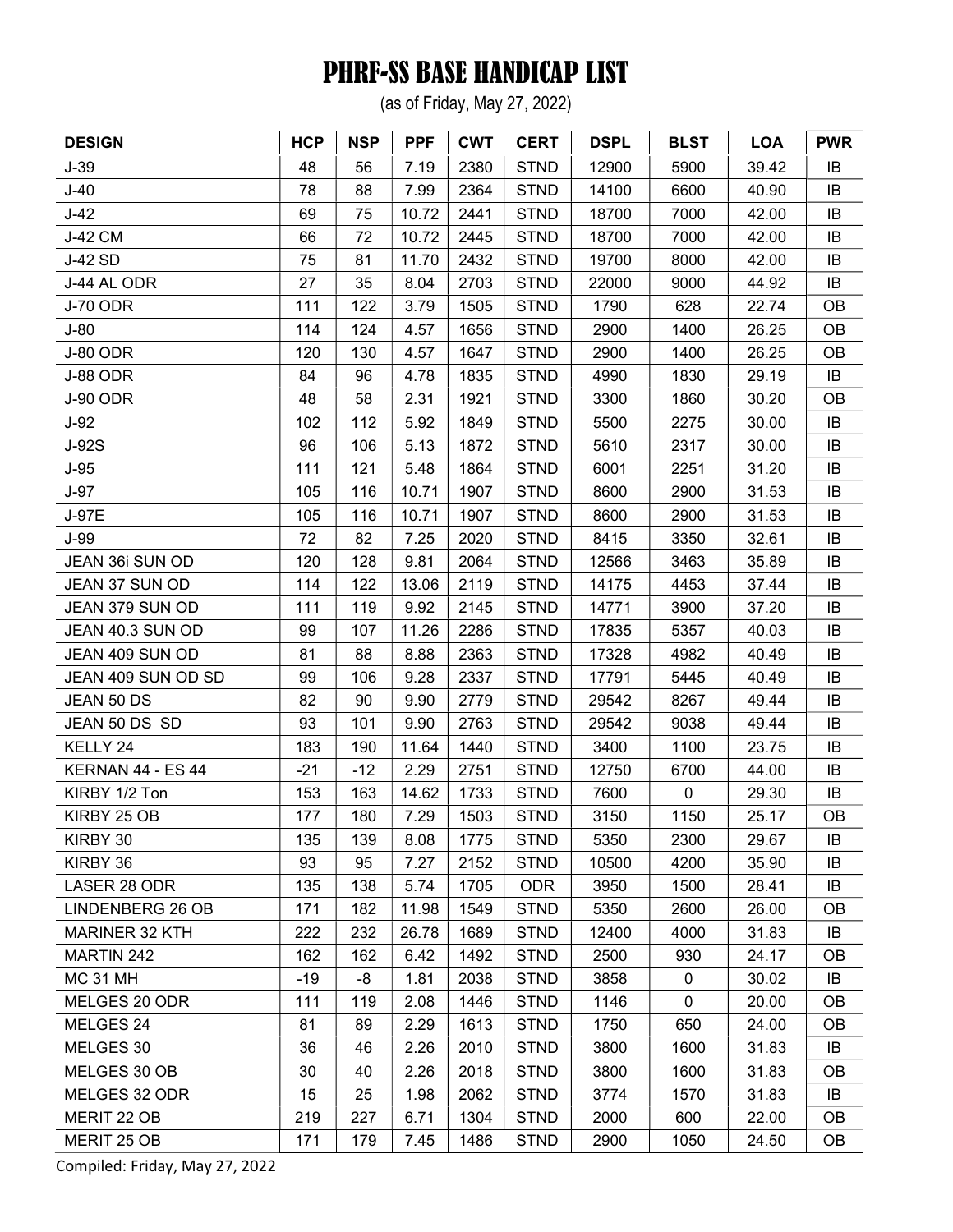(as of Friday, May 27, 2022)

| <b>DESIGN</b>               | <b>HCP</b> | <b>NSP</b>  | <b>PPF</b> | <b>CWT</b> | <b>CERT</b> | <b>DSPL</b> | <b>BLST</b> | <b>LOA</b> | <b>PWR</b> |
|-----------------------------|------------|-------------|------------|------------|-------------|-------------|-------------|------------|------------|
| MERIT 28                    | 117        | 125         | 4.86       | 1732       | <b>STND</b> | 4000        | 2100        | 27.92      | IB         |
| MIRAGE 236 OB               | 198        | 206         | 8.67       | 1408       | <b>STND</b> | 2800        | 1050        | 23.50      | <b>OB</b>  |
| MIRAGE 24 OB                | 228        | 238         | 13.69      | 1343       | <b>STND</b> | 3700        | 1500        | 23.83      | OB         |
| MIRAGE 25 OB                | 219        | 228         | 12.51      | 1427       | <b>STND</b> | 4400        | 1600        | 25.17      | <b>OB</b>  |
| MIRAGE 26 OB                | 210        | 221         | 11.80      | 1487       | <b>STND</b> | 4770        | 2050        | 26.17      | OB         |
| MIRAGE 28 (KELLEY) IB       | 174        | 184         | 14.08      | 1604       | <b>STND</b> | 5900        | 2400        | 27.50      | IB         |
| MIRAGE 28 (KELLEY) OB       | 168        | 178         | 12.52      | 1614       | <b>STND</b> | 5500        | 2400        | 27.50      | <b>OB</b>  |
| <b>MIRAGE 338/34</b>        | 90         | 98          | 5.46       | 2007       | <b>STND</b> | 6742        | 2400        | 33.67      | IB         |
| MORGAN 24/25 OB             | 225        | 232         | 12.92      | 1417       | <b>STND</b> | 4900        | 1900        | 24.92      | OB         |
| MORGAN 27 OB                | 180        | 190         | 12.25      | 1606       | <b>STND</b> | 7000        | 3300        | 27.50      | <b>OB</b>  |
| MORGAN 30-2                 | 174        | 184         | 12.34      | 1731       | <b>STND</b> | 10000       | 5000        | 29.41      | IB         |
| <b>MORGAN 35</b>            | 171        | 179         | 15.02      | 1943       | <b>STND</b> | 11900       | 5000        | 35.00      | IB         |
| MORGAN 36-4/6 CB            | 123        | 133         | 10.89      | 2083       | <b>STND</b> | 11900       | 4000        | 36.00      | IB         |
| MORGAN 41                   | 138        | 146         | 18.79      | 2298       | <b>STND</b> | 19500       | 9000        | 41.00      | IB         |
| MORGAN 42-2                 | 114        | 123         | 16.53      | 2367       | <b>STND</b> | 18500       | 8700        | 42.00      | IB         |
| MORGAN 45 R N/M             | 45         | 55          | 11.19      | 2619       | <b>CUS</b>  | 23000       | 9950        | 44.50      | IB         |
| MORGAN 45-4 CB              | 72         | 82          | 11.13      | 2603       | <b>STND</b> | 22500       | 9950        | 45.33      | IB         |
| MUMM 30                     | 51         | 57          | 3.29       | 1964       | <b>STND</b> | 4561        | 1997        | 30.90      | IB         |
| MUMM 36                     | 42         | 46          | 4.45       | 2200       | <b>STND</b> | 8150        | 3500        | 35.83      | IB         |
| <b>NA 40</b>                | 87         | 98          | 12.86      | 2329       | <b>STND</b> | 17477       | 7900        | 39.73      | IB         |
| <b>NELSON MAREK 3/4 TON</b> | 108        | 112         | 8.82       | 1972       | <b>STND</b> | 7640        | 3500        | 33.00      | IB         |
| <b>NELSON MAREK 30</b>      | 90         | 98          | 7.30       | 1890       | <b>STND</b> | 6109        | 2650        | 30.00      | IB         |
| NEWPORT 27 S-2              | 198        | 208         | 15.03      | 1557       | <b>STND</b> | 6400        | $\mathbf 0$ | 27.00      | IB         |
| NEWPORT 28-2 SD             | 195        | 205         | 13.89      | 1606       | <b>STND</b> | 7000        | 3200        | 28.00      | IB         |
| NEWPORT 33                  | 156        | 167         | 12.93      | 1866       | <b>STND</b> | 9500        | 4000        | 33.00      | IB         |
| NIAGARA 26 OB               | 192        | 199         | 7.29       | 1536       | <b>STND</b> | 4000        | 1700        | 26.67      | <b>OB</b>  |
| NIAGARA 31                  | 162        | 171         | 12.70      | 1808       | <b>STND</b> | 8000        | 3550        | 31.25      | IB         |
| <b>NONSUCH 30</b>           | 174        | $\mathbf 0$ | 10.91      | 1776       | <b>STND</b> | 10500       | 4500        | 30.33      | IB         |
| <b>NORTH STAR 500</b>       | 234        | 244         | 13.19      | 1395       | <b>STND</b> | 4298        | 1710        | 24.98      | IB         |
| OCEANIS (BENET) 30.1        | 147        | 156         | 10.88      | 1804       | <b>STND</b> | 8807        | 2145        | 31.27      | IB         |
| OCEANIS (BENET) 311         | 150        | 157         | 7.44       | 1855       | <b>STND</b> | 7716        | 2425        | 32.33      | IB         |
| OCEANIS (BENET) 321         | 162        | 170         | 9.65       | 1859       | <b>STND</b> | 9700        | 3000        | 32.64      | IB         |
| OCEANIS (BENET) 323         | 150        | 157         | 9.39       | 1880       | <b>STND</b> | 9325        | 2414        | 32.83      | IB         |
| OCEANIS (BENET) 331         | 153        | 161         | 8.97       | 1917       | <b>STND</b> | 9920        | 3086        | 33.96      | IB         |
| OCEANIS (BENET) 343         | 150        | 158         | 8.15       | 1990       | <b>STND</b> | 11861       | 5555        | 35.42      | IB         |
| OCEANIS (BENET) 361         | 148        | 157         | 11.75      | 2047       | <b>STND</b> | 13349       | 4156        | 36.42      | IB         |
| OCEANIS (BENET) 370         | 132        | 138         | 11.64      | 2021       | <b>STND</b> | 12787       | 4078        | 35.67      | IB         |
| <b>OCEANIS (BENET) 373</b>  | 120        | 128         | 11.22      | 2114       | <b>STND</b> | 14550       | 4844        | 36.92      | IB         |
| OCEANIS (BENET) 381         | 147        | 155         | 12.23      | 2122       | <b>STND</b> | 14991       | 4740        | 38.58      | IB         |
| <b>OCEANIS (BENET) 390</b>  | 135        | 144         | 10.13      | 2149       | <b>STND</b> | 14300       | 5180        | 38.33      | IB         |
| OCEANIS (BENET) 393         | 138        | 146         | 11.51      | 2142       | <b>STND</b> | 17152       | 5357        | 38.16      | IB         |
| OCEANIS (BENET) 411         | 117        | 127         | 7.34       | 2299       | <b>STND</b> | 17191       | 5500        | 41.00      | IB         |
| OCEANIS (BENET) 423         | 129        | 139         | 9.47       | 2369       | <b>STND</b> | 19500       | 5836        | 43.14      | IB         |
|                             |            |             |            |            |             |             |             |            |            |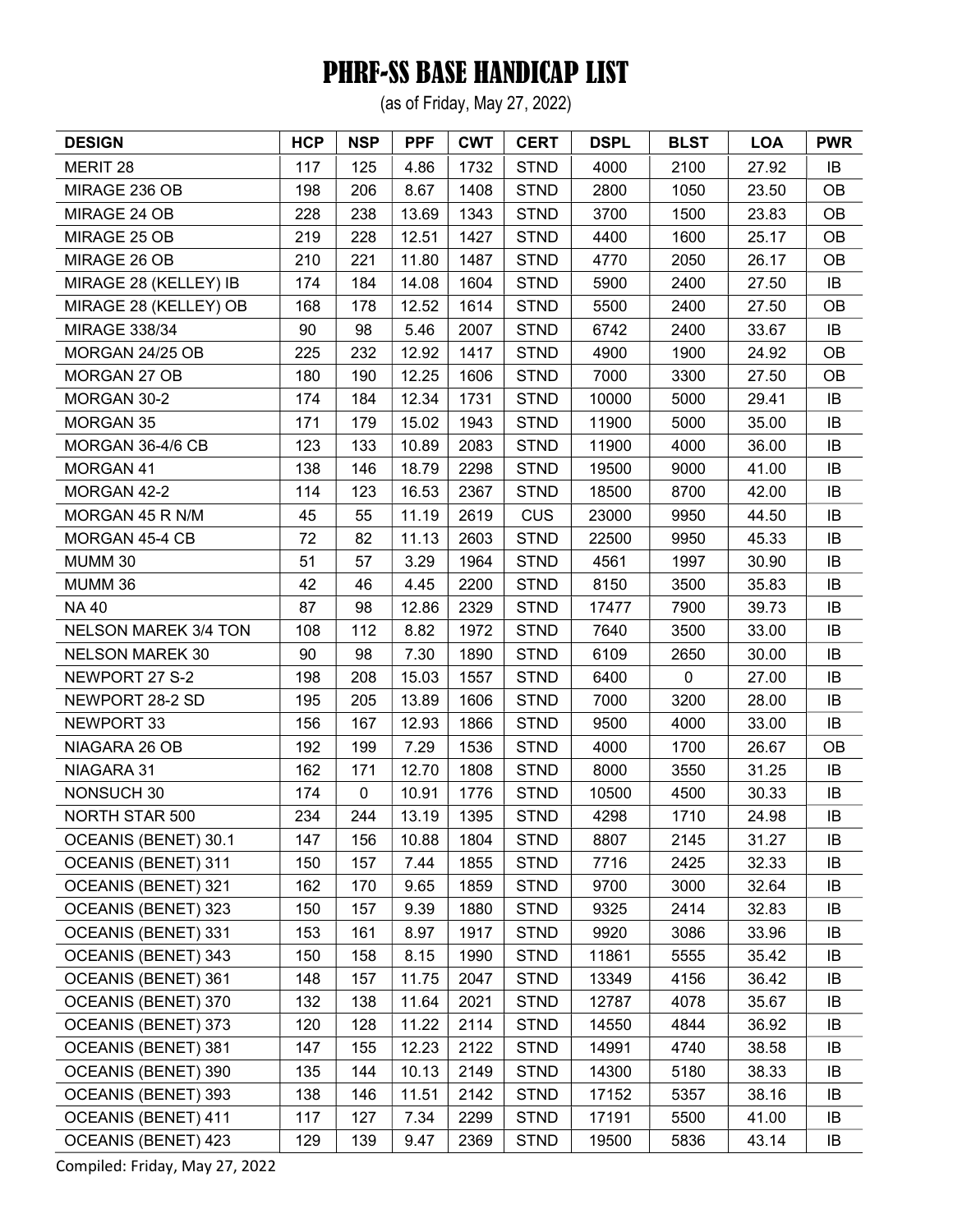(as of Friday, May 27, 2022)

| <b>DESIGN</b>                             | <b>HCP</b> | <b>NSP</b> | <b>PPF</b> | <b>CWT</b> | <b>CERT</b> | <b>DSPL</b> | <b>BLST</b> | <b>LOA</b> | <b>PWR</b> |
|-------------------------------------------|------------|------------|------------|------------|-------------|-------------|-------------|------------|------------|
| OCEANIS (BENET) 473                       | 78         | 87         | 7.35       | 2658       | <b>STND</b> | 24277       | 8157        | 46.92      | IB         |
| OCEANIS (BENET) 50 DK<br><b>SM</b>        | 84         | 91         | 8.49       | 2775       | <b>STND</b> | 27454       | 8265        | 49.50      | IB         |
| <b>OCEANIS (BENET) 50 DK</b><br>TM        | 60         | 68         | 7.78       | 2845       | <b>STND</b> | 27454       | 8265        | 49.54      | IB         |
| <b>OCEANIS (BENET) 50 SD</b><br><b>SM</b> | 96         | 103        | 9.13       | 2758       | <b>STND</b> | 28668       | 9480        | 49.50      | IB         |
| <b>OCEANIS (BENET) 50 SD</b><br>TM        | 72         | 80         | 8.36       | 2829       | <b>STND</b> | 28668       | 9477        | 49.54      | IB         |
| OCEANIS (BENET) 500                       | 75         | 84         | 9.29       | 2830       | <b>STND</b> | 30700       | 10800       | 50.25      | IB         |
| ODAY 272 WK IB                            | 228        | 237        | 12.75      | 1472       | <b>STND</b> | 5375        | 1930        | 26.92      | IB         |
| ODAY 30 FK                                | 180        | 191        | 18.25      | 1713       | <b>STND</b> | 10150       | 4000        | 29.92      | IB         |
| <b>ODAY 32-2</b>                          | 162        | 171        | 15.93      | 1809       | <b>STND</b> | 11000       | 3575        | 31.58      | IB         |
| ODAY 34                                   | 153        | 163        | 13.08      | 1928       | <b>STND</b> | 11500       | 4600        | 34.00      | IB         |
| ODAY 35                                   | 153        | 163        | 13.08      | 1963       | <b>STND</b> | 11500       | 4600        | 35.00      | IB         |
| OLSON 25 OB                               | 165        | 173        | 5.87       | 1519       | <b>STND</b> | 2900        | 1300        | 25.00      | <b>OB</b>  |
| OLSON 30 IB                               | 105        | 114        | 2.92       | 1813       | <b>STND</b> | 3600        | 1800        | 30.03      | IB         |
| OLSON 30 OB                               | 99         | 108        | 2.79       | 1821       | <b>STND</b> | 3500        | 1800        | 30.03      | OB         |
| OPTIMA 101 (DEHLER)                       | 134        | 140        | 8.10       | 1914       | <b>STND</b> | 8511        | 3968        | 33.14      | IB         |
| PEARSON 26                                | 213        | 223        | 14.12      | 1485       | <b>STND</b> | 5400        | 2200        | 26.17      | OB         |
| PEARSON 30                                | 174        | 184        | 13.66      | 1721       | <b>STND</b> | 8320        | 3560        | 29.79      | IB         |
| PEARSON 323                               | 183        | 194        | 19.63      | 1801       | <b>STND</b> | 12800       | 4500        | 32.25      | IB         |
| PEARSON 33-2 WK                           | 153        | 162        | 16.42      | 1871       | <b>STND</b> | 11000       | 4000        | 32.50      | IB         |
| PEARSON 36                                | 138        | 148        | 14.28      | 2070       | <b>STND</b> | 13500       | 6100        | 36.52      | IB         |
| PEARSON ENSIGN                            | 261        | 264        | 15.75      | 1240       | <b>CLUB</b> | 3000        | 1200        | 22.50      | OB         |
| PEARSON FLYER ODR                         | 138        | 141        | 8.02       | 1787       | <b>STND</b> | 6135        | 2700        | 29.92      | IB         |
| PETERSON 40                               | 84         | 95         | 14.02      | 2313       | <b>STND</b> | 18500       | 6800        | 39.50      | IB         |
| PETERSON 42                               | 66         | 76         | 11.32      | 2472       | <b>STND</b> | 17095       | $\mathbf 0$ | 42.10      | IB         |
| PETERSON NY 40                            | 84         | 95         | 14.02      | 2313       | <b>STND</b> | 18500       | 6800        | 39.50      | IB         |
| PETERSON/WIGGERS 37                       | 87         | 97         | 8.86       | 2189       | <b>STND</b> | 12000       | 6000        | 37.00      | IB         |
| PRETORIAN 35                              | 138        | 148        | 11.62      | 2038       | <b>STND</b> | 13000       | 6613        | 35.43      | IB         |
| RANGER 22                                 | 222        | 231        | 9.13       | 1306       | <b>STND</b> | 2182        | 900         | 22.50      | <b>OB</b>  |
| RANGER 26                                 | 198        | 209        | 16.01      | 1515       | <b>STND</b> | 5860        | 2050        | 26.25      | IB         |
| RANGER 28 TM                              | 189        | 199        | 10.55      | 1614       | <b>STND</b> | 5081        | 2792        | 28.00      | IB         |
| RANGER 29                                 | 180        | 190        | 13.29      | 1656       | <b>STND</b> | 6700        | 3130        | 28.58      | IB         |
| REDWING 30 (C&C)                          | 198        | 205        | 20.40      | 1674       | <b>STND</b> | 7650        | 3630        | 30.25      | IB         |
| ROCKET 22                                 | 106        | 110        | 1.96       | 1524       | <b>STND</b> | 1600        | 600         | 22.00      | <b>OB</b>  |
| S2 10.3                                   | 120        | 129        | 11.31      | 1987       | <b>STND</b> | 10500       | 4500        | 33.75      | IB         |
| S2 27                                     | 183        | 190        | 9.37       | 1559       | <b>STND</b> | 5000        | 2100        | 26.58      | IB         |
| S2 7.9 DB IB                              | 177        | 182        | 10.61      | 1541       | <b>STND</b> | 4577        | 1550        | 25.92      | IB         |
| S2 7.9 DB OB                              | 171        | 176        | 10.09      | 1551       | <b>STND</b> | 4441        | 1550        | 25.92      | <b>OB</b>  |
| S <sub>2</sub> 9.1                        | 132        | 140        | 11.28      | 1806       | <b>STND</b> | 7850        | 3200        | 29.83      | IB         |
| <b>SABRE 28-1</b>                         | 195        | 204        | 18.25      | 1619       | <b>STND</b> | 7800        | 3100        | 28.42      | IB         |
| SABRE 28-1 SD                             | 204        | 213        | 19.04      | 1589       | <b>STND</b> | 8000        | 3300        | 28.00      | IB         |
|                                           |            |            |            |            |             |             |             |            |            |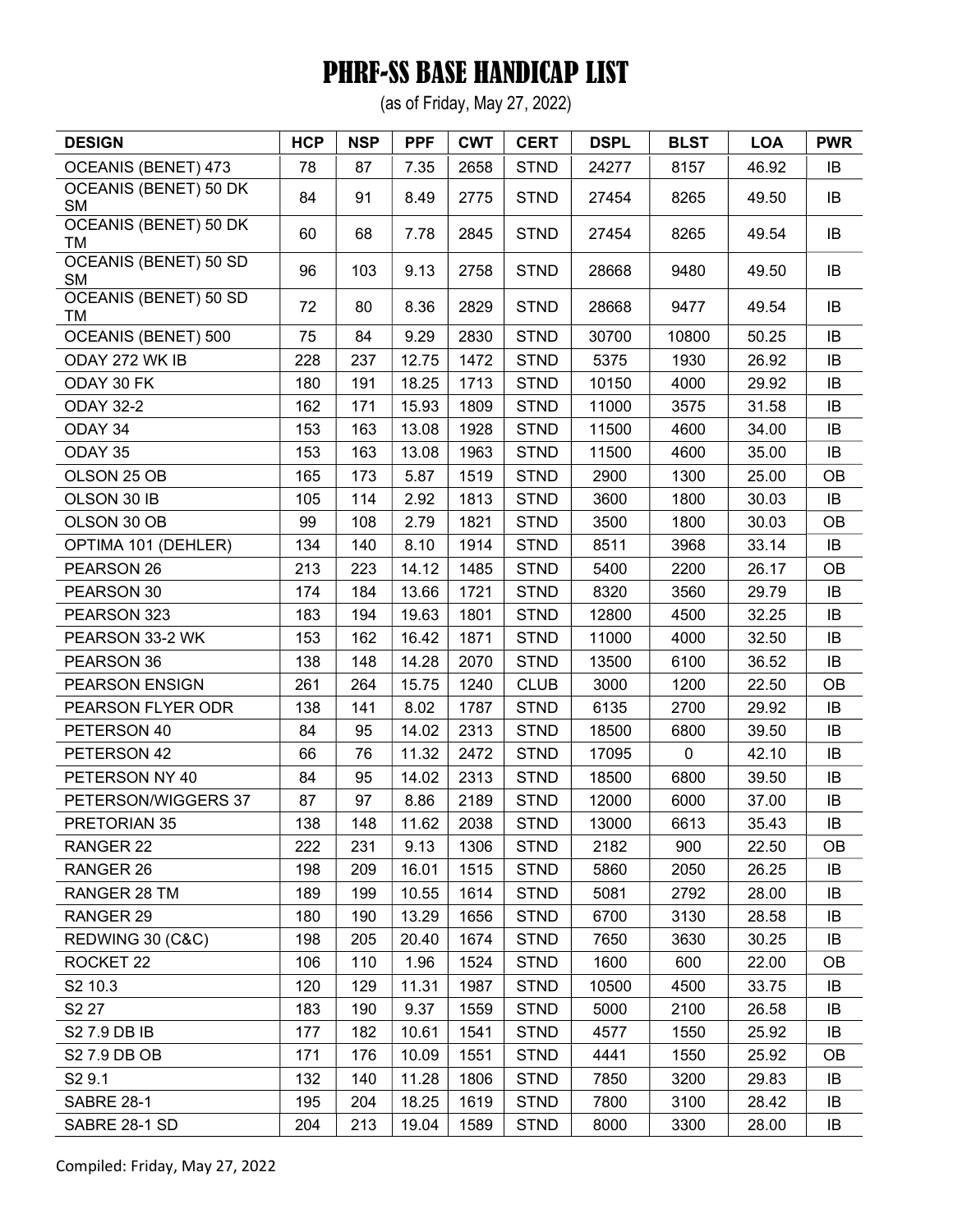(as of Friday, May 27, 2022)

| <b>DESIGN</b>                  | <b>HCP</b> | <b>NSP</b> | <b>PPF</b> | <b>CWT</b> | <b>CERT</b> | <b>DSPL</b> | <b>BLST</b> | <b>LOA</b> | <b>PWR</b> |
|--------------------------------|------------|------------|------------|------------|-------------|-------------|-------------|------------|------------|
| <b>SABRE 28-2</b>              | 201        | 211        | 18.16      | 1609       | <b>STND</b> | 7800        | 3100        | 28.42      | IB         |
| SABRE 28-2 SD                  | 210        | 220        | 18.94      | 1593       | <b>STND</b> | 8000        | 3300        | 28.42      | IB         |
| <b>SABRE 28-3</b>              | 186        | 196        | 18.15      | 1625       | <b>STND</b> | 7900        | 3100        | 28.00      | IB         |
| SABRE 28-3 SD                  | 195        | 205        | 18.15      | 1609       | <b>STND</b> | 7900        | 3100        | 28.00      | IB         |
| <b>SABRE 30-1</b>              | 183        | 194        | 16.86      | 1704       | <b>STND</b> | 8600        | 3400        | 29.92      | IB         |
| <b>SABRE 30-2</b>              | 171        | 182        | 16.03      | 1733       | <b>STND</b> | 8600        | 3600        | 29.92      | IB         |
| <b>SABRE 30-3</b>              | 174        | 183        | 15.24      | 1753       | <b>STND</b> | 9400        | 3800        | 30.58      | IB         |
| SABRE 32                       | 162        | 172        | 16.23      | 1835       | <b>STND</b> | 10500       | 4100        | 32.17      | IB         |
| SABRE 34                       | 153        | 164        | 17.54      | 1927       | <b>STND</b> | 11400       | 4600        | 34.18      | IB         |
| <b>SABRE 34-2</b>              | 147        | 157        | 17.48      | 1950       | <b>STND</b> | 13500       | 5700        | 34.17      | IB         |
| SABRE 36                       | 120        | 130        | 13.33      | 2083       | <b>STND</b> | 13200       | 5400        | 36.00      | IB         |
| SABRE 36 CB                    | 129        | 139        | 13.84      | 2069       | <b>STND</b> | 13500       | 5700        | 36.00      | IB         |
| SABRE 362                      | 129        | 137        | 12.35      | 2085       | <b>STND</b> | 13800       | 5520        | 36.17      | IB         |
| SABRE 38-1 CB                  | 126        | 136        | 12.95      | 2170       | <b>STND</b> | 15600       | 7000        | 37.83      | IB         |
| <b>SABRE 38-1 K</b>            | 117        | 127        | 12.40      | 2183       | <b>STND</b> | 15200       | 6400        | 37.83      | IB         |
| SABRE 38-2 CB                  | 123        | 132        | 15.01      | 2204       | <b>STND</b> | 17300       | 7000        | 38.67      | IB         |
| <b>SABRE 38-2 K</b>            | 114        | 123        | 14.44      | 2218       | <b>STND</b> | 16900       | 6600        | 38.67      | IB         |
| SANTA CRUZ 70                  | $-69$      | $-61$      | 1.53       | 3910       | <b>STND</b> | 24000       | 9600        | 68.00      | IB         |
| SANTANA 20                     | 231        | 240        | 6.02       | 1213       | <b>STND</b> | 1350        | 550         | 20.25      | IB         |
| SANTANA 2023C                  | 228        | 234        | 8.33       | 1325       | <b>STND</b> | 2880        | 1300        | 23.25      | IB         |
| SANTANA 30                     | 186        | 197        | 13.75      | 1692       | <b>STND</b> | 8000        | 3800        | 29.92      | IB         |
| SANTANA 30-30GP                | 117        | 128        | 8.51       | 1802       | <b>STND</b> | 6000        | 2435        | 29.92      | IB         |
| SANTANA 35                     | 126        | 132        | 9.62       | 2015       | <b>STND</b> | 8500        | 3300        | 35.00      | IB         |
| <b>SCHOCK 35</b>               | 72         | 81         | 7.86       | 2129       | <b>STND</b> | 10000       | 4500        | 35.00      | IB         |
| <b>SCHOCK 35 WK</b>            | 78         | 87         | 7.22       | 2120       | <b>STND</b> | 9500        | 4000        | 35.00      | IB         |
| <b>SCHOCK 40 TM AL</b>         | $-18$      | -9         | 2.29       | 2456       | <b>STND</b> | 7000        | 1800        | 40.00      | IB         |
| <b>SCHOCK 41 GP FR</b>         | 50         | 56         | 8.97       | 2476       | <b>STND</b> | 15800       | 7500        | 40.75      | IB         |
| <b>SCHOCK 41 GP MH</b>         | 63         | 72         | 10.27      | 2412       | <b>STND</b> | 15800       | 7500        | 40.77      | IB         |
| <b>SCHOCK Wavelength 24 OB</b> | 159        | 167        | 5.29       | 1495       | <b>STND</b> | 2500        | 1100        | 24.00      | <b>OB</b>  |
| <b>SEIDELMANN 295</b>          | 210        | 219        | 12.58      | 1631       | <b>STND</b> | 7200        | 3200        | 29.42      | OB         |
| SEIDELMANN 299                 | 186        | 195        | 15.01      | 1698       | <b>STND</b> | 8000        | 3600        | 29.92      | OB         |
| SERENDIPITY 43                 | 60         | 71         | 8.64       | 2492       | <b>STND</b> | 16400       | 10000       | 42.50      | IB         |
| SOVEREL 26 OB                  | 162        | 172        | 7.57       | 1569       | <b>STND</b> | 4000        | 2000        | 26.00      | OВ         |
| SOVEREL 33-1 CB                | 186        | 194        | 10.76      | 1836       | <b>STND</b> | 11000       | 0           | 32.92      | IB         |
| SOVEREL 33-2 (Keel)            | 90         | 99         | 3.44       | 1995       | <b>STND</b> | 5800        | 2800        | 33.00      | IB         |
| SOVEREL 39                     | 74         | 82         | 5.44       | 2287       | <b>STND</b> | 11783       | 6500        | 38.42      | IB         |
| <b>SR-21</b>                   | 174        | 177        | 4.01       | 1346       | <b>STND</b> | 1380        | 439         | 21.08      | OВ         |
| <b>SR-25</b>                   | 120        | 126        | 3.08       | 1598       | <b>STND</b> | 1860        | 595         | 25.50      | OB         |
| <b>SR-27</b>                   | 102        | 107        | 4.91       | 1727       | <b>STND</b> | 3750        | 1200        | 27.50      | OB         |
| <b>SR-33</b>                   | 69         | 74         | 3.97       | 2027       | <b>STND</b> | 5372        | 2400        | 33.07      | IB         |
| SWAN 43 (Holland)              | 105        | 115        | 16.37      | 2456       | <b>STND</b> | 24432       | 9040        | 42.83      | IB         |
| <b>SWAN 43 (S&amp;S)</b>       | 108        | 117        | 16.53      | 2426       | <b>STND</b> | 19850       | 10400       | 42.78      | IB         |
| <b>SWAN 431</b>                | 84         | 95         | 19.62      | 2510       | <b>STND</b> | 26500       | 10000       | 43.25      | IB         |
|                                |            |            |            |            |             |             |             |            |            |